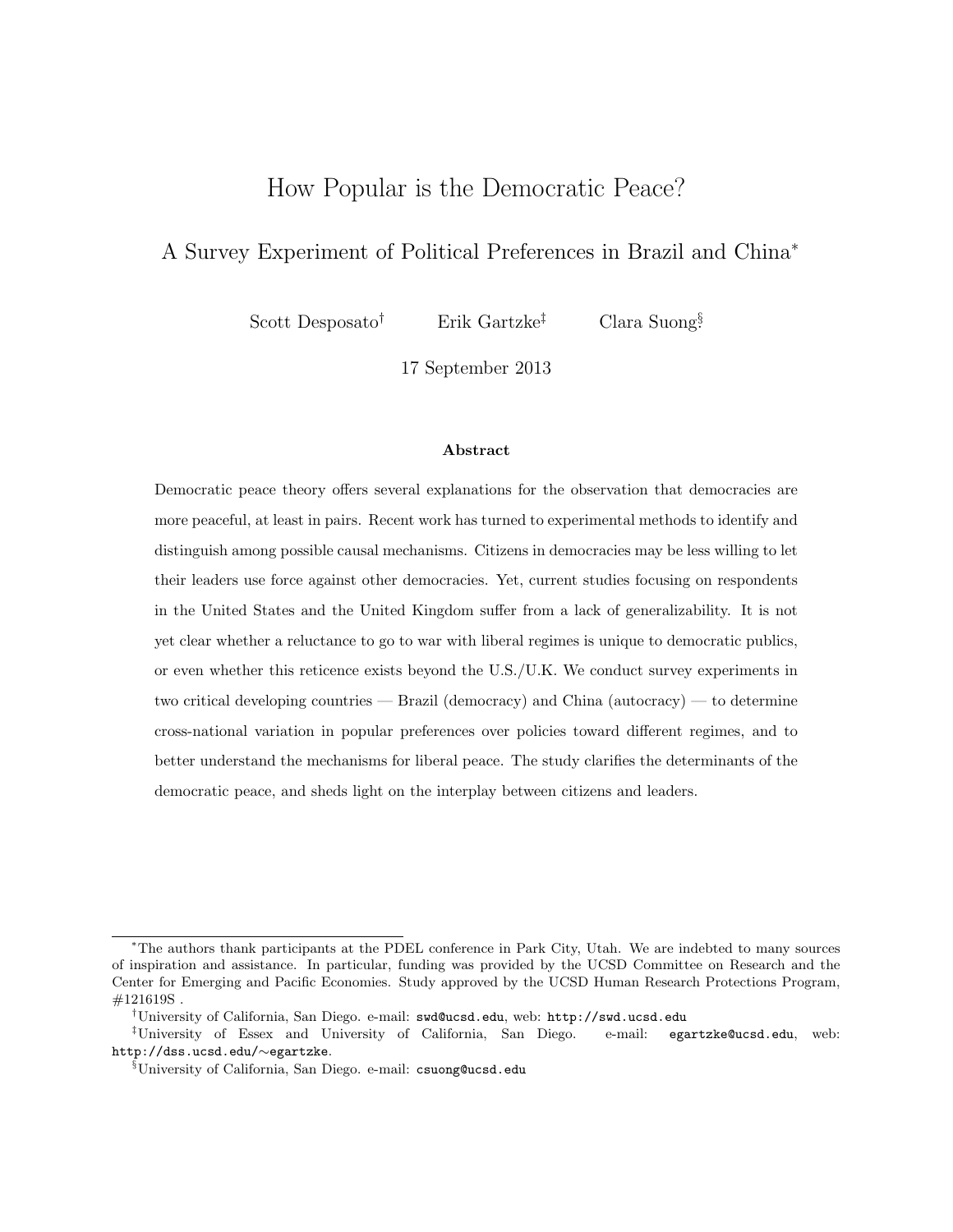### Introduction

Students of international relations have devoted considerable attention in recent years to the ways in which domestic publics constrain foreign policy, inform global competition, and impact international conflict. Evidence of these relationships has been difficult to unearth, however, and available tests tend to rely as much on the good faith of readers as on definitive proof of causal mechanisms. For this reason, recent attempts to assess causality concerning the democratic peace have shifted to field experiments and surveys. In particular, research by Tomz and Weeks (2012) has sought to demonstrate certain mechanisms at work in surveys of U.S. public opinion. Democratic publics may show a preference for peace with other democracies. Data from U.S. respondents suggests that American citizens are less willing to contemplate using force against democracies than against autocracies. If this is generally the case — if most democratic publics have pacific tendencies toward democracies, but not toward autocracies — then this could account for the special democratic peace.

A potential concern with Tomz and Weeks' findings of democratic affinity involves the sample. The United States is "exceptional" in any number of ways. It is not clear why research on U.S. (or even U.K.) public opinion should be considered representative of the preferences of publics generally, or even of democratic publics. We propose to look for less exceptional examples from which to infer the utility of claims that publics prefer peace with foreign democracies. Surveying respondents from nations that are not like the United States can do much more to reveal scale and scope conditions for this version of democratic peace theory, particularly given the reliance of the theory on public perceptions and preferences. Looking outside the United States also allows us to explore a number of factors that are likely to affect public preferences for war and peace, including development, regime type, culture, and national status. We also examine the foreign policy attitudes of citizens in a non-democracy. Differences between responses from the public in democracies and non-democracies is a central component of democratic peace theory.

In looking more broadly for public preferences regarding war and peace across regime types, we seek cases where force is a viable option — it tells us relatively little if the people of Kiribati deem it inappropriate for their leader to make belligerent threats abroad. We also need to vary regime type, institutional approval, and cultural context, factors that figure prominently in explanations for war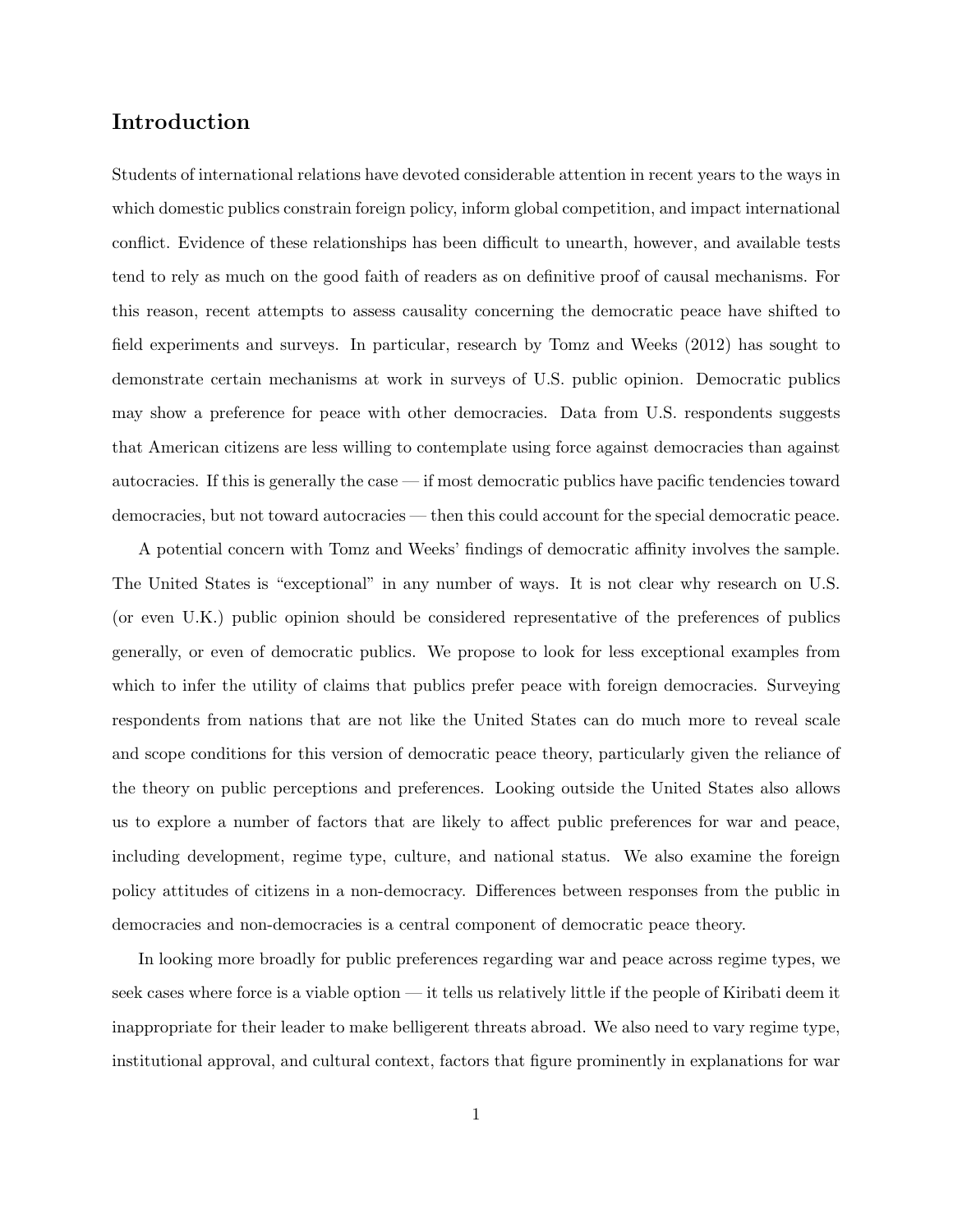and peace, but for which there is yet little evidence. Finally, we need to observe the presence or absence of aggressive intensions among the populations of rising powers, nations more characteristic of the future of international relations than its past. For these reasons, we focus on two nations from the BRIC (Brazil, Russia, India, China) countries, Brazil and the People's Republic of China.

By focusing on respondents from these two countries, we are able to explore the intensity of pro-democratic foreign policy preferences in non-Anglo nations. We use survey experiments of subjects' support for the use of force when an axiomatic country is confronted with international crises. By not imposing national labels and limiting the context to attributes said to be salient by the existing academic literature, we allow respondents to decide what labels and attributes are relevant and more closely adhere to theoretical conceptualizations in the academic literature. The key experimental treatments involve varying the regime type of the opponent (democracy or non-democracy) and approval by an international institution (UN approval or no UN approval).

Our study has elicited exciting findings. The results reveal a pro-democracy inclination in both China and Brazil, displaying the public's unwillingness to use force against a democracy, irrespective of their home country's regime type. The treatment effect of regime type for China is smaller than that in Brazil but still statistically significant, implying the presence of the democratic peace in non-democratic countries. Furthermore, our study shows that international approval has a significant effect on support for military action, even more so than than regime type. UN approval had a significant effect in both countries that was larger than the effect of democracy. The effect of UN approval was larger for Brazil than China, indicating stronger commitments to international institutions in democratic regimes than in authoritarian regimes.

We proceed by briefly reviewing the democratic peace literature, presenting the proposed treatments, discussing details of the sample frame and recruitment, and discussing the results from Brazil and China.

### The Democratic Peace: In Search of an Explanation

The literature on the democratic peace is both voluminous and documented elsewhere (c.f. Russett and Oneal 2001). Inspired by Immanuel Kant (1957[1795]), early quantitative research found fault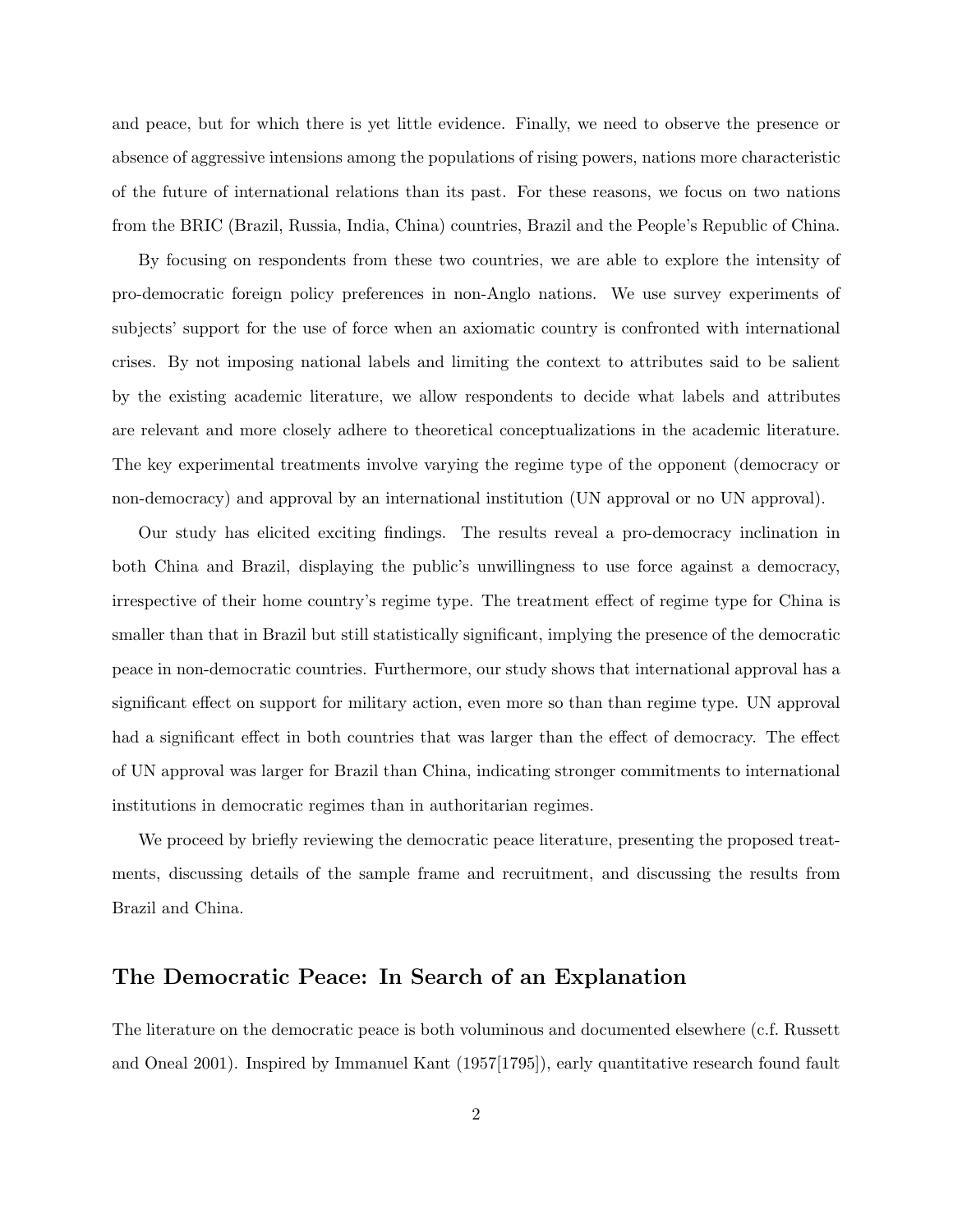with the liberal conviction that democracies are generally less warlike (c.f. Wright 1942). Babst  $(1964; 1972)$  $(1964; 1972)$  $(1964; 1972)$  first identifies a unique dyadic relationship.<sup>1</sup> Small and Singer (1976) and Rummel (1979; 1983; 1985) figure prominently in the development of the empirical observation, while Doyle (1983a; 1983b; 1997) and Levy (1988) help to shape theoretical perspectives and identify the observation as "lawlike." A vast number of studies document the special peace among democracies (c.f., Beck, et al. 1998; Bremer 1992, 1993; Gleditsch and Hegre 1997; Hermann and Kegley 1995, 1996; Hewitt and Wilkenfeld 1996; Huth and Allee 2002, 2003; Maoz and Abdoladi 1989; Maoz and Russett 1992, 1993; Oneal, et al. 1996, 2003; Oneal and Russett 1997a, 1999a, 1999b; Ray 1995; Russett 1993; Russett and Oneal 2001; Russett et al. 1998; Senese 1997; Weede 1984, 1992).

Charles Lipson may have described the democratic peace best when he quipped that, "We know it works in practice. Now we have to see if it works in theory!" (Lipson 2005, page 1). Initial accounts of the democratic peace focused on linking domestic political attributes to reductions in the use of force. Institutionalists argue that representation, deliberation, and bureaucracy discourage military violence (Bueno de Mesquita and Lalman 1992; Maoz and Russett 1993; Russett 1993). Kant (1957[1795]) saw constitutional constraints as inhibiting the sovereign's innate proclivity to make war. Norms explanations assign an analogous role to democratic culture (Dixon 1993, 1994; Ember et al. 199[2](#page-3-1); Mintz and Geva 1993; Owen 1994, 1997; Russett 1993).<sup>2</sup> Constructivists argue that force in the international system is becoming socially unacceptable (Cederman 2001a, 2001b; Cederman and Rao 2001; Mueller 1989; Risse-Kappen 1995, 1997; Wendt 1999). Some see the evolution of a common identity (Deutsch 1978; Flynn and Farrell 1999). Others claim that only mature democracies do not fight states they perceive to be democratic (Weart 1994, 1998).<sup>[3](#page-3-2)</sup>

Constraint theories have been criticized as ad hoc and deductively flawed (Layne 1994; Bueno de Mesquita, et al. 1999; Gates, et al. 1996; Rosato 2003). Efforts to avoid a circularity between theory and evidence benefit most from the development of new empirical content (Huth and Allee 2003). Work by Mousseau (2000), Hegre (2000), and Mousseau et al. (2003), for example, shows that the democratic peace is restricted to states with advanced industrialized economies. It is not obvious

<span id="page-3-0"></span><sup>1</sup>Controversy continues about whether democracies are generally less warlike, though this relationship, if it exists, is much weaker than the democratic peace (Benoit 1996; Chan 1984; Ray 2001; Rousseau et al. 1996; Rummel 1996).

<span id="page-3-2"></span><span id="page-3-1"></span><sup>2</sup>Old democratic dyads appear about as dispute prone as newer dyads (Enterline 1998; Ward and Gleditsch 1998). <sup>3</sup>Liberal leaders or voters may potentially downplay the "democraticness" of an enemy regime (Oren 1995).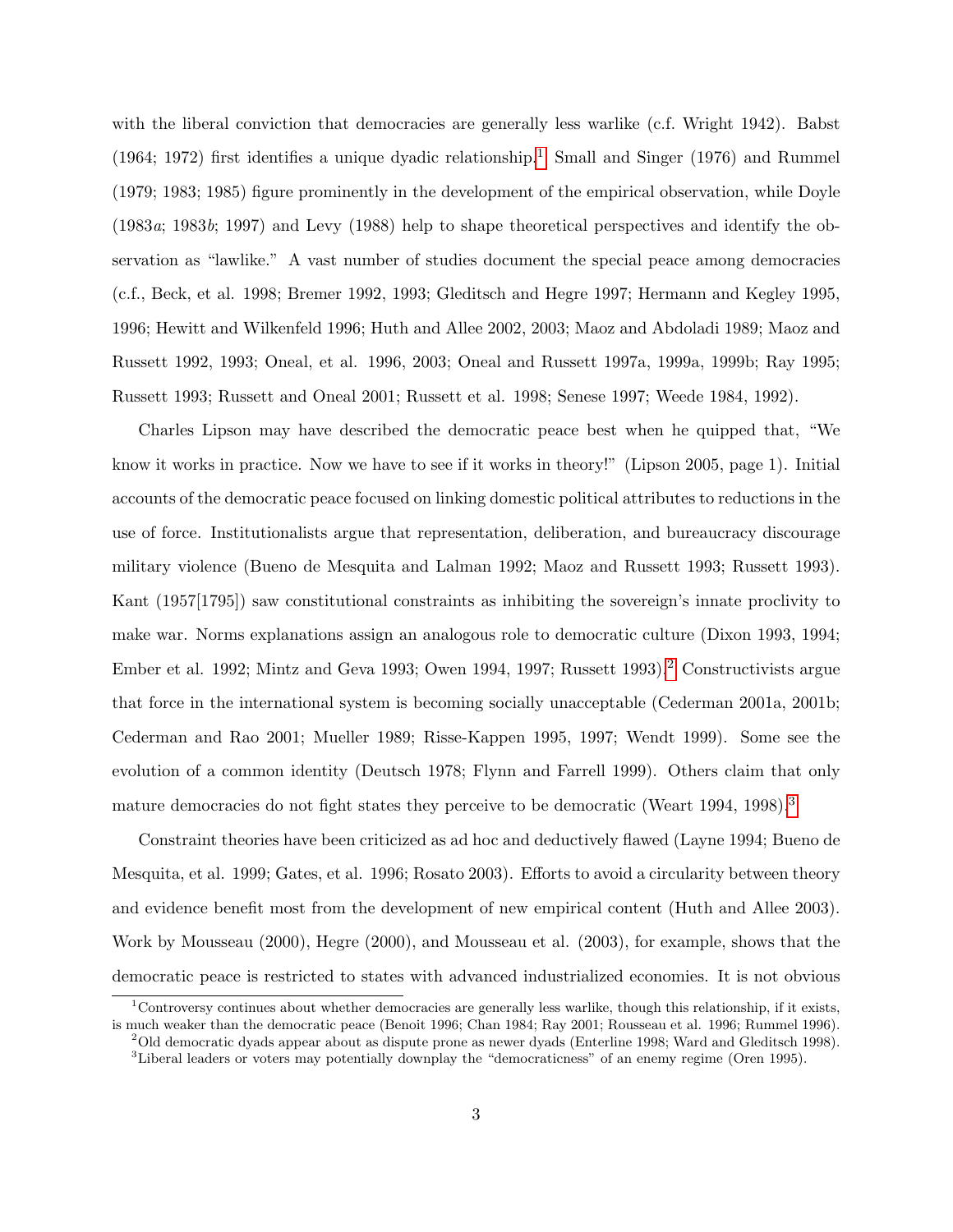from existing explanations for the democratic peace why norms, institutions, or other factors would inhibit conflict among rich democracies but fail to do so for poor democratic states. Bueno de Mesquita et al. (2004) assesses new implications of an elaborate theory of domestic politics and conflict (Bueno de Mesquita, et al. 1999, 2003). Leaders in societies with small winning coalitions (autocracies) can efficiently target international opponents through limited force, while leaders facing big winning coalitions (democracies) are better off fighting harder, or not at all. Democratic dyads promise particularly expensive contests, leading leaders to prefer negotiated settlements.

Several authors view democracies as more transparent (Small 1996; van Belle 1997; Mitchell 1998). Others argue that "audience costs" or opposition groups allow democracies better to signal resolve (Fearon 1994; Schultz 1998, 1999; Smith 1998). Properly understood, however, these explanations anticipate monadic democratic pacifism, not the dyadic democratic peace relationship. Contests should be less likely in all dyads possessing at least one democratic state, regardless of the regime type of the dyadic partner. These explanations are also difficult to evaluate empirically.<sup>[4](#page-4-0)</sup>

The notion that democratic peace can be explained by elite or popular affinities is appealing given logical parsimony (Faber and Gowa 1997; Gartzke 1998, 2000). If democratic citizens or their leaders "like" each other, then this could explain the observation, without recourse to elaborate theoretical baggage to account for the special nature of the relationship. However, the risk is that such an explanation tends toward tautology, given that the absence of war among societies is an important indication of affinity. The proper way forward, then, is to assess not the "safe" cases where established democracies (or their citizenry) express approval for what is often other established democratic regimes, but to explore the cases where affinities are not inherent or obvious. If the democratic peace works by making democracies like each other — rather than by states that like each other happening to be democracies — then states that are not necessarily satisfied (nonstatus quo powers with the capabilities to attempt to impose change if necessary), but that are democratic, should behave differently than dissatisfied, rising states that are not democratic.

<span id="page-4-0"></span><sup>&</sup>lt;sup>4</sup>While some critics of the democratic peace challenge its statistical validity (Spiro 1994) cultural bias (Henderson 1998), or generalizability (Henderson 2002), others offer a variety of alternatives, including alliances (Gowa 1994, 1995), the cold war (Farber and Gowa 1995; Gowa 1999), or satisfaction (Kacowicz 1995; Lemke and Reed 1996)).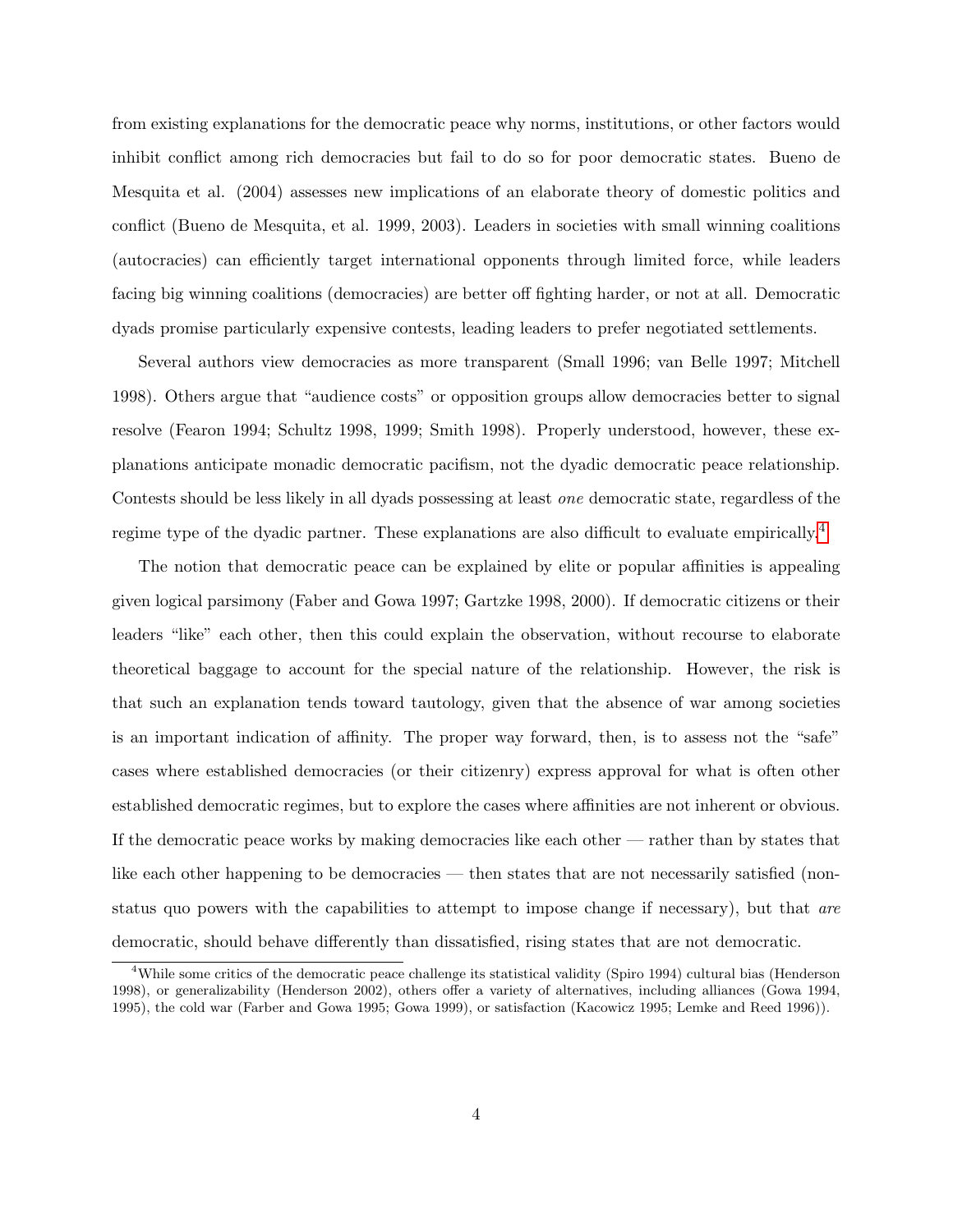### Research Design

Our research design is based on cross-national online survey experiments conducted in China and Brazil. Subjects in each country were asked to read short scenarios ("vignettes") about potential conflicts with other countries, and express their support for the use of force. Two treatments were randomly assigned: regime type and UN authorization. The first treatment involves a simple variation in the regime type of the target: democratic or not democratic. This treatment consists of only a one or two word change in the vignette, identifying a country as a democratic neighbor, or as a nondemocratic neighbor. Democratic peace theory requires that democratic publics are not generally less willing to use force – only more peaceful toward democracies.

The second treatment varies the existence of United Nations' authorization for the use of force against the target country. Extensive theoretical research identifies the approval of international institutions as a key factor in determining popular support for war. One strain of thought emphasizes the legitimizing effect of authorization by an international institution, such as the UN Security Council (Claude 1966; Finnemore 2003; Hurd 2007). A second, more recent, perspective argues that international approval plays an informational role (Boehmer, et al. 2004; Chapman and Wolford 2010; Fang 2008; Thompson 2009; Voeten 2001, 2005 ).

The mechanism by which international institutional approval may play a role in domestic public opinion remains a subject of considerable debate. It may be that domestic publics respond affirmatively to evidence from international sources that their leader has chosen moderate or competent policies (Chapman 2011; Grieco et al. 2011). A resolution by an international body is also formal and explicit, creating a wedge issue that encourages domestic publics to rally round the flag and causing foreign publics to agitate for greater caution from their own governments (Thompson 2006). Finally, international approval implies more support and lower costs for the state or coalition using force. This should make a contest more palatable to domestic publics. Cutting edge experimental research casts doubt on informational arguments about the quality of leader choices or burden sharing. Tingley and Tomz (2012) find that international approval is most probably a commitment mechanism, compelling those states that voted for a resolution to contribute to, or at least not interfere with, the military action. However, their experiment is subject to the usual external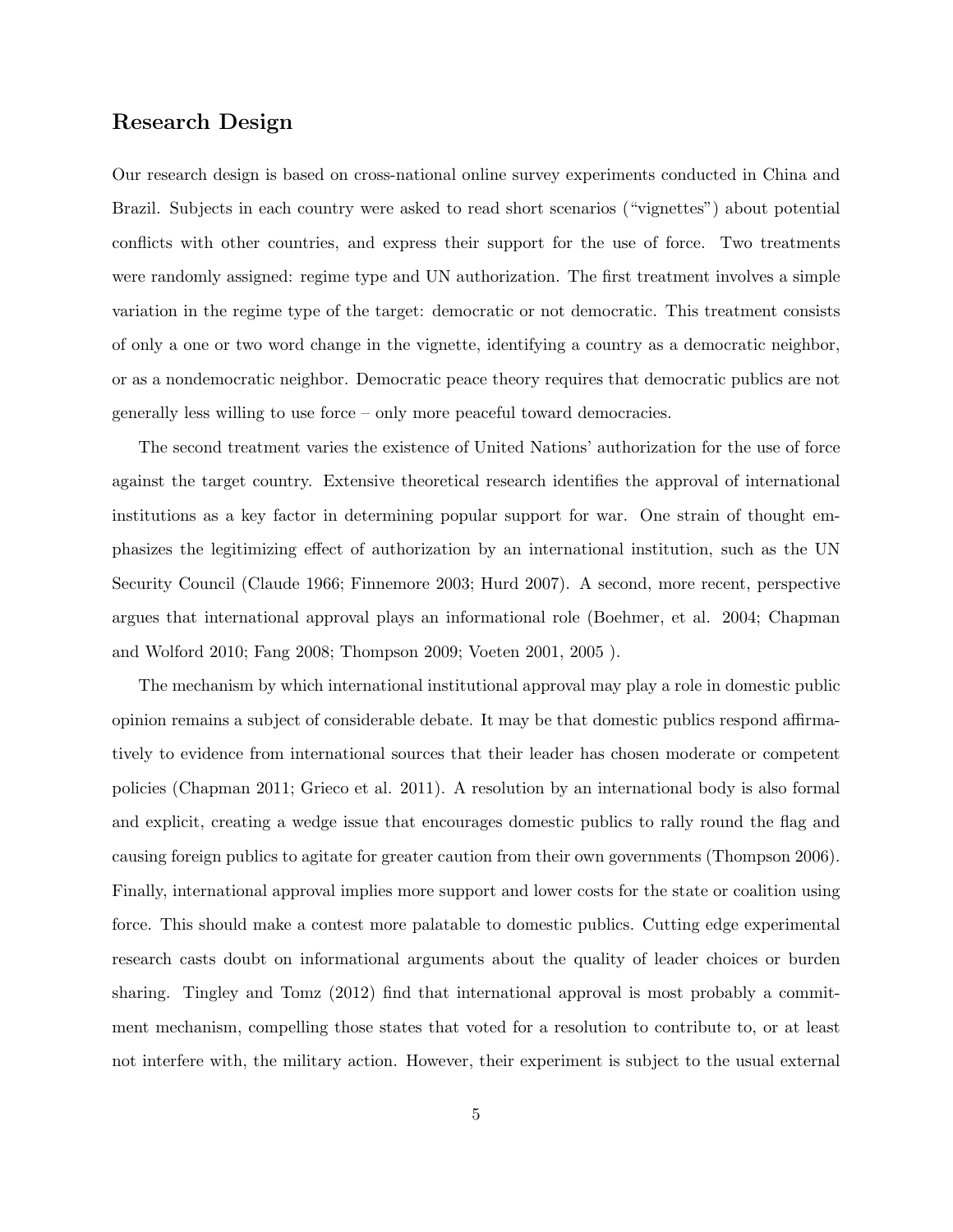validity concerns. Ikeda and Tago (2013), surveying a sample of Japanese respondents, find that an instrument for the size of international coalitions produces a greater change in support for the use of force by the United States or by their own government than an instrument for UN Security Council approval, partly corroborating Tingley and Tomz's findings but also implying that burden sharing may play a larger role than expected in securing public approval.

In something of a turnabout, Tomz and Weeks (2013) find that symbolic factors may matter more than democracy. Their survey experiment, again on anglo respondents, shows that the pacifying effect of an instrument indicating that a target country supports human rights is much stronger and indeed swamps the effect of an instrument for democracy. If US respondents care more about whether the hypothetical target of military force is humanistic than democratic, then this would seem to imply that it is a common set of international preferences that lies behind the democratic peace, rather than a fondness for certain institutions or norms of governance (Gartzke 1998, 2000).

For consistency with previous work, our vignette discusses a nuclear proliferation crisis involving a hypothetical neighboring country's pursuit of nuclear weapons, following Tomz and Weeks (2012). Tomz and Weeks (2012) test four parts of the democratic peace through a series of treatments, varying whether the country was a trading partner, a significant military power, or in an alliance with the subject's country. Our primary goal is to extend results on the main effect of democracy to other countries, and given their previous results showing a main effect for democracy, we will hold these other factors constant. No information about alliances, trade, or characteristics other than regime type and UN endorsement will be varied. Scholars have sought to identify and differentiate the impact of nuclear proliferation on interstate conflict (c.f., Sagan and Waltz 2012; Kroenig 2013; Sechser and Fuhrmann 2013), all of which may qualify, contradict, or enhance the effects of regime affinities and authorization by multilateral security institutions in populations. The combination of regime type and dispute type defines  $2x^2=4$  treatments.

Our vignette is written framing a conflict between two hypothetical countries, Country A and Country B. Previous work has focused on whether respondents' own country should use force. Vignettes written this way create obvious confounding problems. For example, a vignette on a territorial dispute with a neighbor will be less salient to Brazilians who have no significant territorial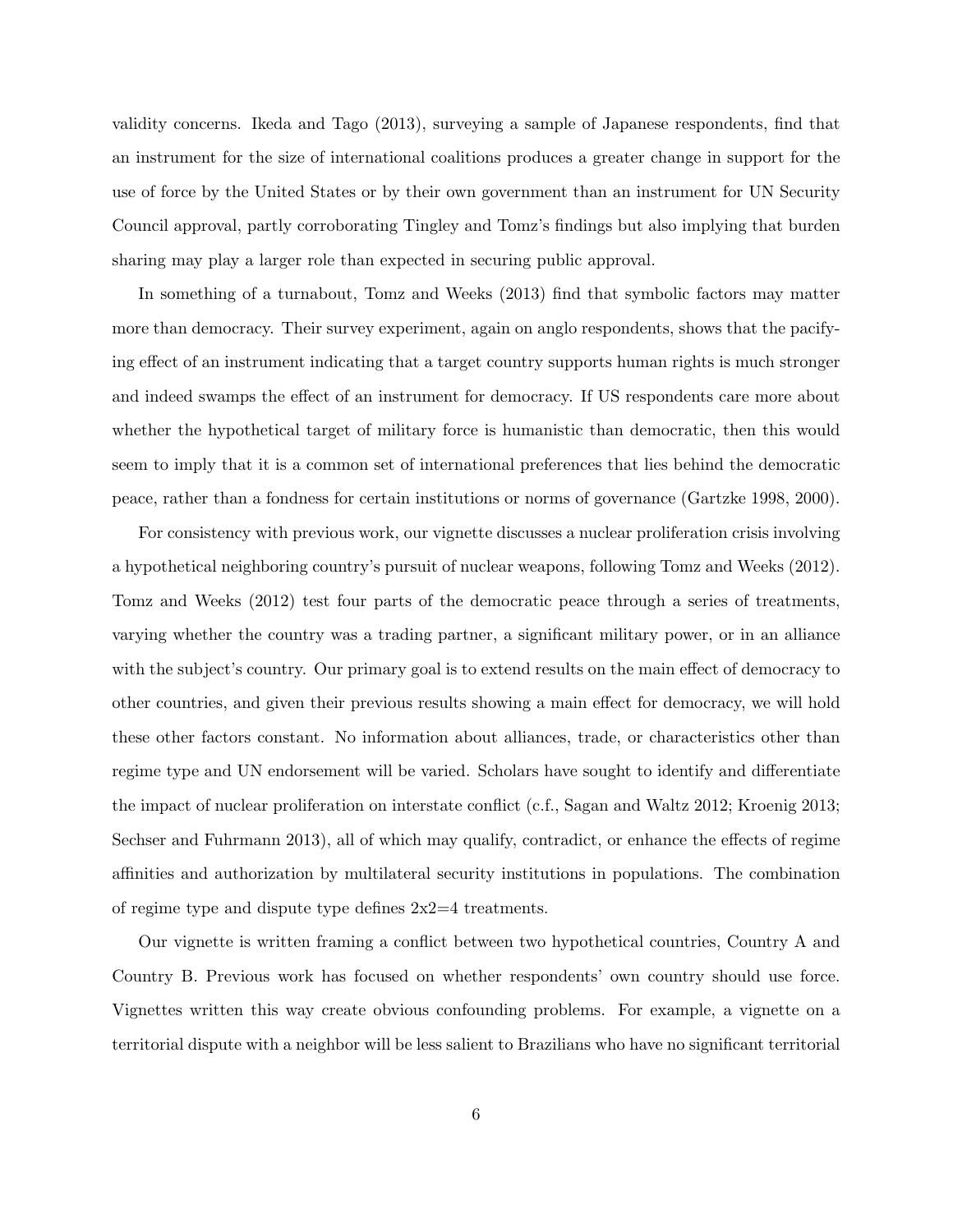disputes, but highly salient to Chinese given their ongoing tensions with a number of other nations. To create a generalizable measure of willingness to use force, our vignettes are fully hypothetical, without any mention of real countries.

We used the following format. The script was adapted as appropriate to each country and translated into the local language. Prior to reading the script, subjects were advised that the scenario is hypothetical and should not be read as if it refers to any particular country:

Nuclear Proliferation, adapted from Tomz and Weeks ...A country in the same part of the world as Country A is developing nuclear weapons and will have its first nuclear bomb within six months. This country (Country B) could then threaten other countries in the region with possible nuclear attack. Country A has attempted to resolve the situation peacefully, but Country B refuses to stop or even discuss the issue. Additional information: Country A would almost certainly defeat Country B in a military dispute. If Country B acquires nuclear weapons, it will have the power to blackmail or destroy other countries. Country  $B$  is  $[not]$  a democracy. If Country  $A$  attacks, it will be able to destroy Country B's nuclear development sites and prevent Country B from developing nuclear weapons. The United Nations has  $|not|$  authorized Country A to use force against Country B to resolve the situation.

After the vignette, we measured the dependent variable, propensity or willingness to use force with an individual use-of-force question, by asking "Should Country A attack and use force to resolve the situation?" Subjects could respond with "Attack" or "Not attack".

Additionally, we collected information on demographic variables, such as subjects' age, gender, highest education level attained, annual household income, religiosity, interest in international news, and foreign policy dispositions, such as militarism, internationalism, and nationalism. We also included questions for manipulation checks at the end, in which we asked respondents whether they thought the vignette was about specific countries. This was done to control for respondents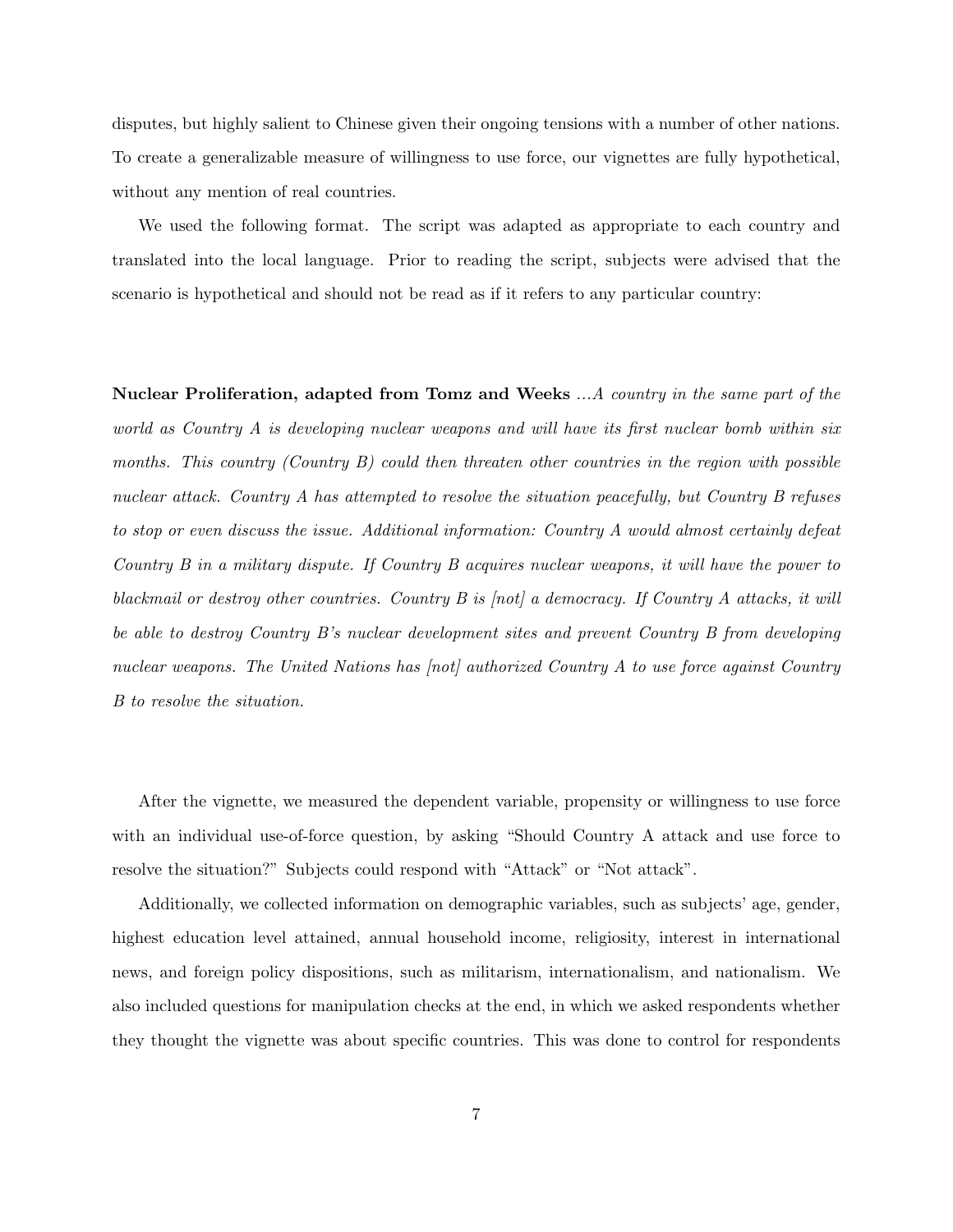who may have been tempted to veer away from our initial instructions. In total, our study consisted of 19-20 questions and a 3-paragraph vignette.

#### Recruitment and Sampling Frame

Use of the BRIC (Brazil, Russia, India and China) countries has a number of advantages in the analysis of the democratic peace and of potential interstate conflict more generally. The BRICS have many similarities in their roles in the global system. They also provide key variance in terms of regime type that we leverage in this study. Obviously, these cases are not representative of all developing democracies or of non-democracies broadly. However, they are arguably the most important developing states that we can include in the study.

We have launched the survey in Brazil and China and are in the process of collecting more data. As of September 16, 2013, we have collected 4,113 responses from Brazil and 4,050 responses from China. Data was collected via an online anonymous survey, with subjects recruited via professional polling companies in the region. The survey firms recruited from their existing pool of subjects ("online panel"). Once recruited, subjects were led to a link with the survey, programmed by the research team, and routed back to the survey firm's website where they were compensated.

While the respondents were not perfectly representative of the population of the two countries, they give us a good picture of the opinions of middle class, well-educated citizens. Table 1 reports some descriptive statistics of the respondents (note: the attitudinal measures – militarism, internationalism, nationalism, and religiosity – were recoded on a 0-1 scale). Chinese respondents were more militaristic and less internationalist than Brazilians. Surprisingly, they were also less nationalistic than their Brazilian counterpart. As expected, Brazilian respondents were more religious than Chinese respondents. Other than religion and religiosity, the Brazilian sample was quite comparable to the Chinese sample in terms of demographics. In general, both groups were young, well-educated, economically stable, and quite interested in international affairs.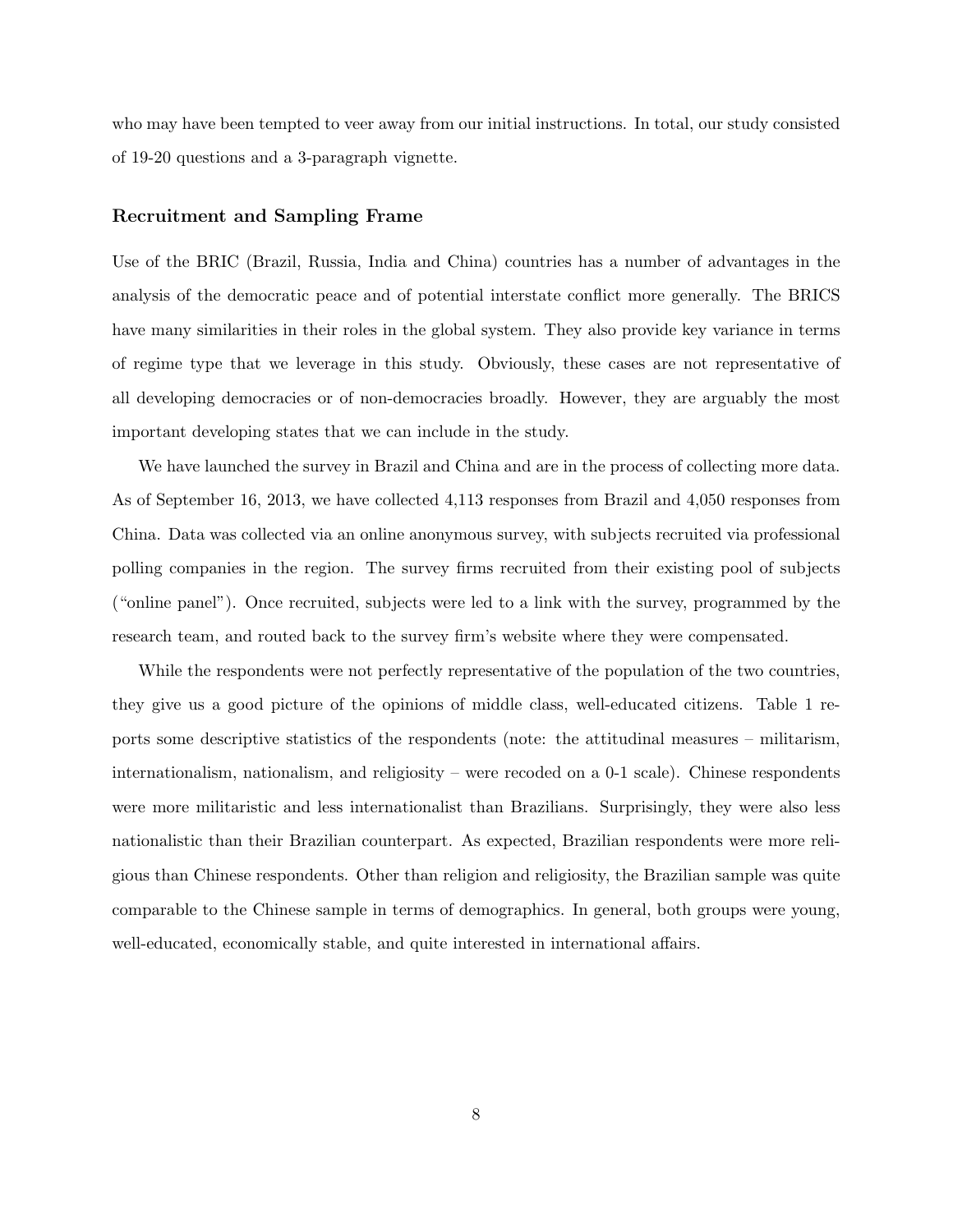|                          |               | Central Tendency                                   | ANOVA on Treatment Group |       |  |  |  |
|--------------------------|---------------|----------------------------------------------------|--------------------------|-------|--|--|--|
|                          |               |                                                    | F-statistic              |       |  |  |  |
| Variables                | <b>Brazil</b> | China                                              | <b>Brazil</b>            | China |  |  |  |
|                          |               |                                                    |                          |       |  |  |  |
| Mean                     |               |                                                    |                          |       |  |  |  |
| Militarism               | 0.26          | 0.48                                               | 2.18                     | 0.63  |  |  |  |
| Internationalism         | $0.4\,$       | 0.28                                               | 0.59                     | 2.22  |  |  |  |
| Nationalism              | 0.59          | 0.26                                               | 0.75                     | 1.86  |  |  |  |
| Religiosity              | 0.34          | 0.08                                               | 1.38                     | 0.43  |  |  |  |
| Read Int'l News Per Week | 4.05          | 4.58<br>0.69                                       |                          | 2.52  |  |  |  |
| Age                      | 36.10         | 31.66                                              | 1.18                     | 0.19  |  |  |  |
| Median                   |               |                                                    |                          |       |  |  |  |
| Gender                   | Female        | Male                                               | 0.25                     | 1.42  |  |  |  |
| Education                | Some college  | College degree                                     | 0.94                     | 0.67  |  |  |  |
| Income Quintile          | $4th$ QT      | 4th QT                                             | 0.20                     | 0.47  |  |  |  |
| Religion                 | Religious     | No Religion                                        | 1.92                     | 0.87  |  |  |  |
| Generic Case             | Generic       | Generic                                            | 0.92                     | 1.85  |  |  |  |
| N                        | 4,113         | 4,050                                              |                          |       |  |  |  |
|                          | ととと           | حالہ جالہ<br>$\sim$ $\sim$<br>$\sim$ $\sim$ $\sim$ |                          |       |  |  |  |

\*\*\*  $p<0.01$ , \*\*  $p<0.05$ 

Table 1: Descriptive Statistics of Brazilian and Chinese Respondents

# Results

#### Main Effects of Regime Type and IO Approval

In Table 2, we report the percentage of the Brazilian and Chinese respondents who supported military action against Country A, broken down by regime type and presence of UN approval separately and then by the two in interaction. We also show two simple measures of the size of the main effects, the percentage difference in support and  $\Phi$ , a measure of correlations between each treatment and support for war.

These results confirm the main effects of the target country's regime type and UN approval in Brazil and China. Contrary to the expected dyadic democratic peace relationship, the data demonstrates the public's unwillingness to fight a democracy, regardless of their home country's regime type. It was not only citizens of Brazil, a democracy, who showed less support for fighting a democracy, but also citizens of China, an autocracy, who preferred not to fight a democracy. Less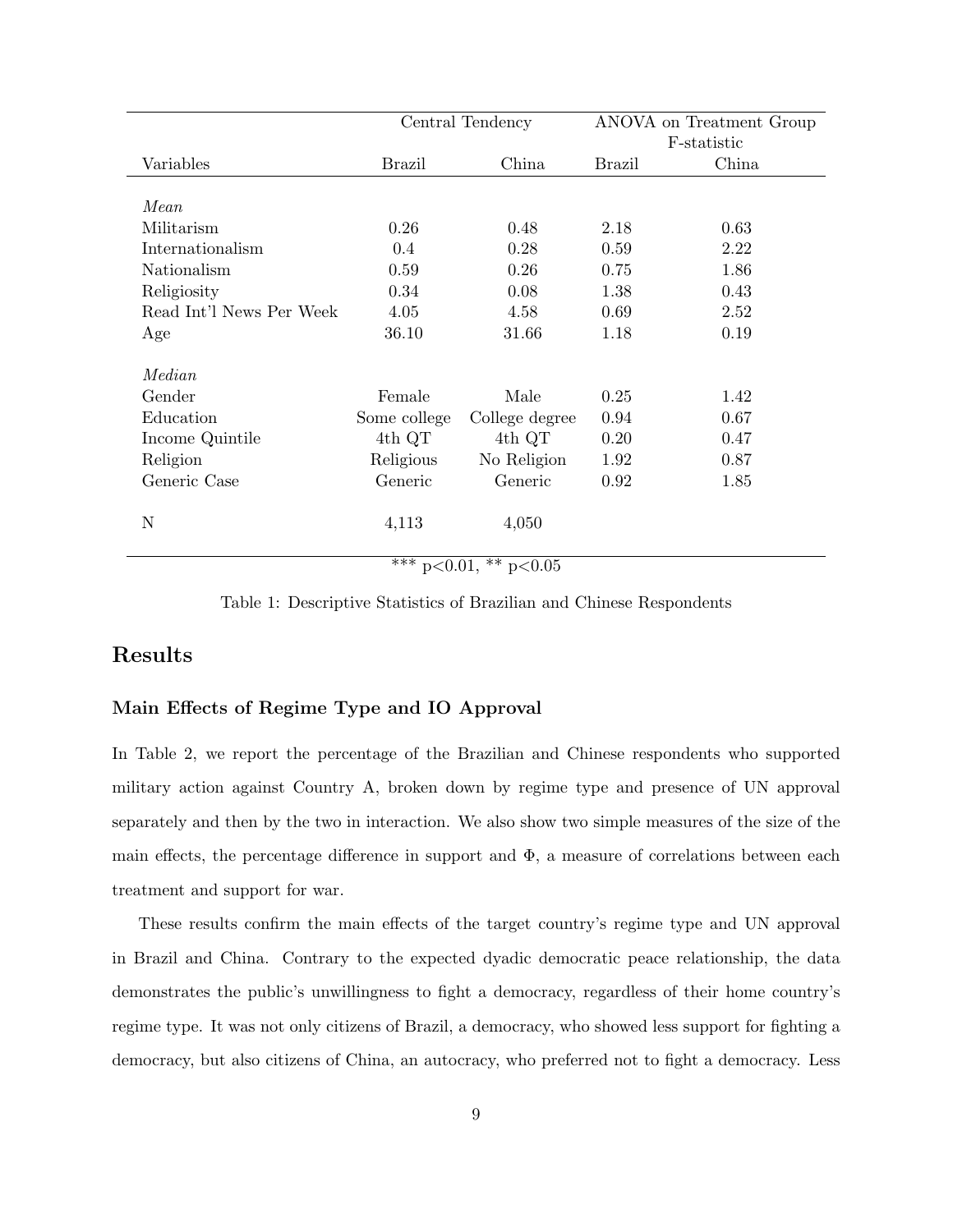|                               | % Supporting Attacks<br>(Between) |           |  |  |
|-------------------------------|-----------------------------------|-----------|--|--|
|                               | Brazil                            | China     |  |  |
| Regime Type                   |                                   |           |  |  |
| Autocracy                     | 39.79                             | 52.22     |  |  |
| Democracy                     | 32.14                             | 48.34     |  |  |
| % Difference                  | 7.65                              | 3.88      |  |  |
| Φ                             | $0.08***$                         | $0.04**$  |  |  |
| <i>IO</i> Approval            |                                   |           |  |  |
| UN Approval                   | 42.80                             | 56.40     |  |  |
| No UN Approval                | 28.98                             | 44.48     |  |  |
| % Difference                  | 13.82                             | 11.92     |  |  |
| Φ                             | $0.14***$                         | $0.12***$ |  |  |
| Regime Type×IO Approval       |                                   |           |  |  |
| Autocracy with UN Approval    | 47.29                             | 58.60     |  |  |
| Democracy with UN Approval    | 38.16                             | 54.05     |  |  |
| Autocracy with No UN Approval | 31.86                             | 46.07     |  |  |
| Democracy with No UN Approval | 26.22                             | 42.77     |  |  |
| N                             | 4,111                             | 4,050     |  |  |

\*\*\*  $p<0.01$ , \*\*  $p<0.05$ 

Table 2: Percentage of Support for Attacks by Regime Type and IO Approval in Brazil and China

than a third of the Brazilian subjects supported attacking a democracy whereas close to 40 percent of them backed military action against a non-democratic country. In other words, the estimated effect of regime type was about 8 percent, which was statistically significant. Similarly, only 48 percent of the Chinese respondents advocated the use of force against a democracy but the support increased to 52 percent when the target was a non-democratic regime. The effect size of regime type was around 4 percent, smaller than the Brazilian equivalent but still statistically significant at the 0.05 level.

The fact that the democratic peace is present among citizens in an authoritarian regime is striking, but even more influential than regime type is international approval. Both Brazilians and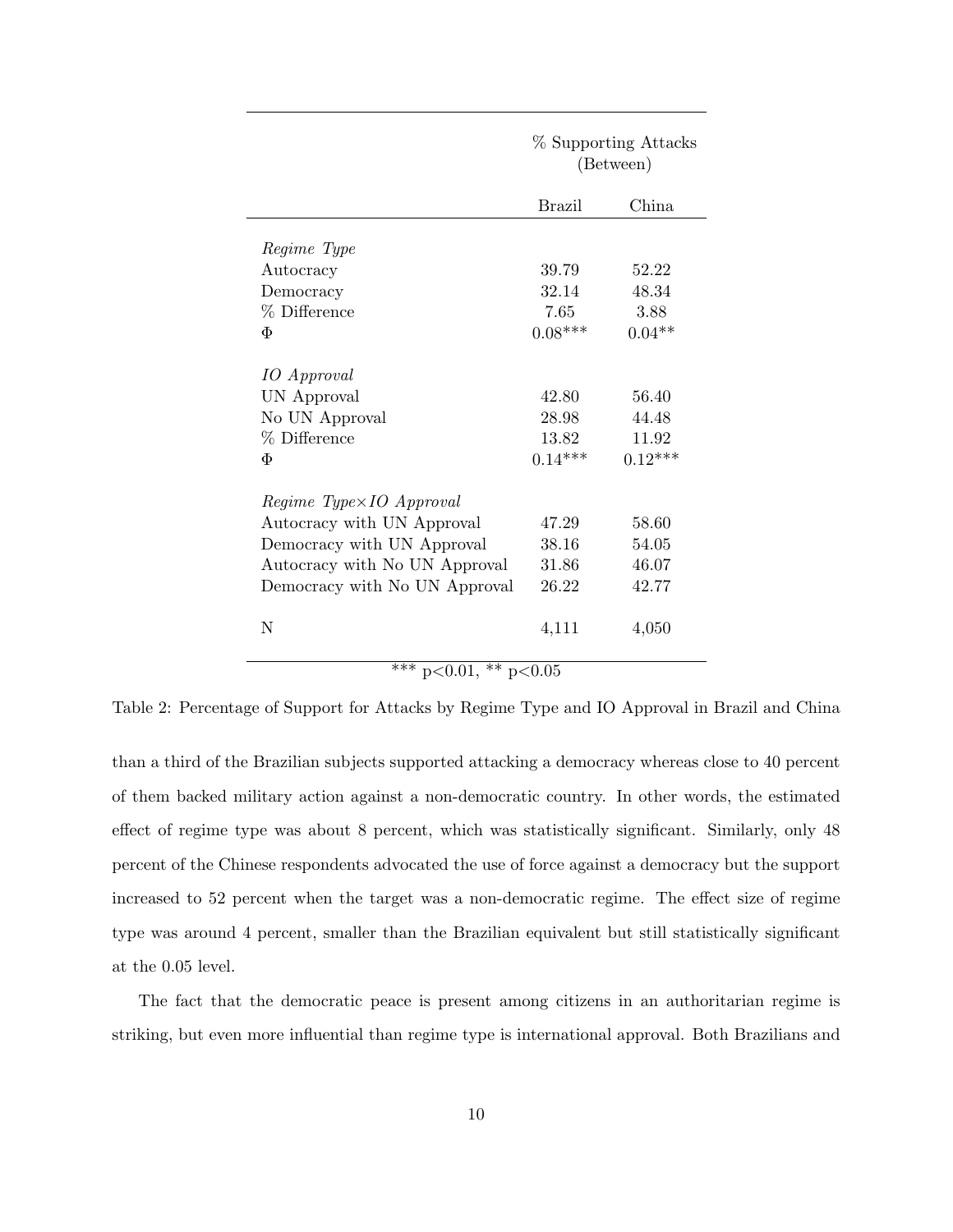Chinese were significantly affected by the United Nations' approval in deciding whether to support war. Approximately 30 percent of the Brazilians assigned to the treatment with no UN approval espoused the attack against the potential nuclear proliferation but about 43 percent endorsed the attack with UN approval. The size of the effect of UN approval for the Brazilian sample was around 14 percent, large and significant. Meanwhile, among Chinese respondents, about 45 percent backed an attack without UN authorization whereas 56 percent supported military action with UN authorization. The effect size of UN approval was nearly 12 percent, again, a tad smaller than the Brazilian sample but quite large and statistically significant.

For both countries, the effect of UN approval was even larger than the effect of the target country's regime type. The effect size of regime type was estimated to be 7.65 percent for Brazil (with the 95 percent confidence interval of 4.73 - 10.58 percent) and 3.88 percent for China (with the 95 percent confidence interval of 0.80-6.96 percent). Both are clearly overwhelmed by UN approval's effect sizes – 13.82 percent for Brazil (95 percent confidence interval: 10.91 - 16.72 percent) and 11.92 percent for China (95 percent confidence interval: 8.86 - 14.97 percent).

Finally, aggressive intensions varied by country among the populations of rising powers. Chinese respondents were more aggressive than Brazilian respondents. This cross-national difference is fairly consistent and statistically significant across treatments. It is also bigger than some of the differences generated by the treatments.

#### Support for War and Cross-National and Individual Differences

This section discusses the results of the logistic regression of war support with experimental variables and attitudinal and demographic controls (Table 3 in the appendix). Variables "Autocracy" and "UN Approval" denote the treatments. Militarism, internationalism, and nationalism measure and control for individuals' basic foreign policy disposition, following Tomz and Weeks (2012). The variable "specific" controls for manipulation checks. Income was measured by the respondents' income quintile in each country. Variable "International News" reflects the number of days per week respondents read about international news both online and offline. It was included to assess respondents' interest in, and potentially knowledge of, international affairs.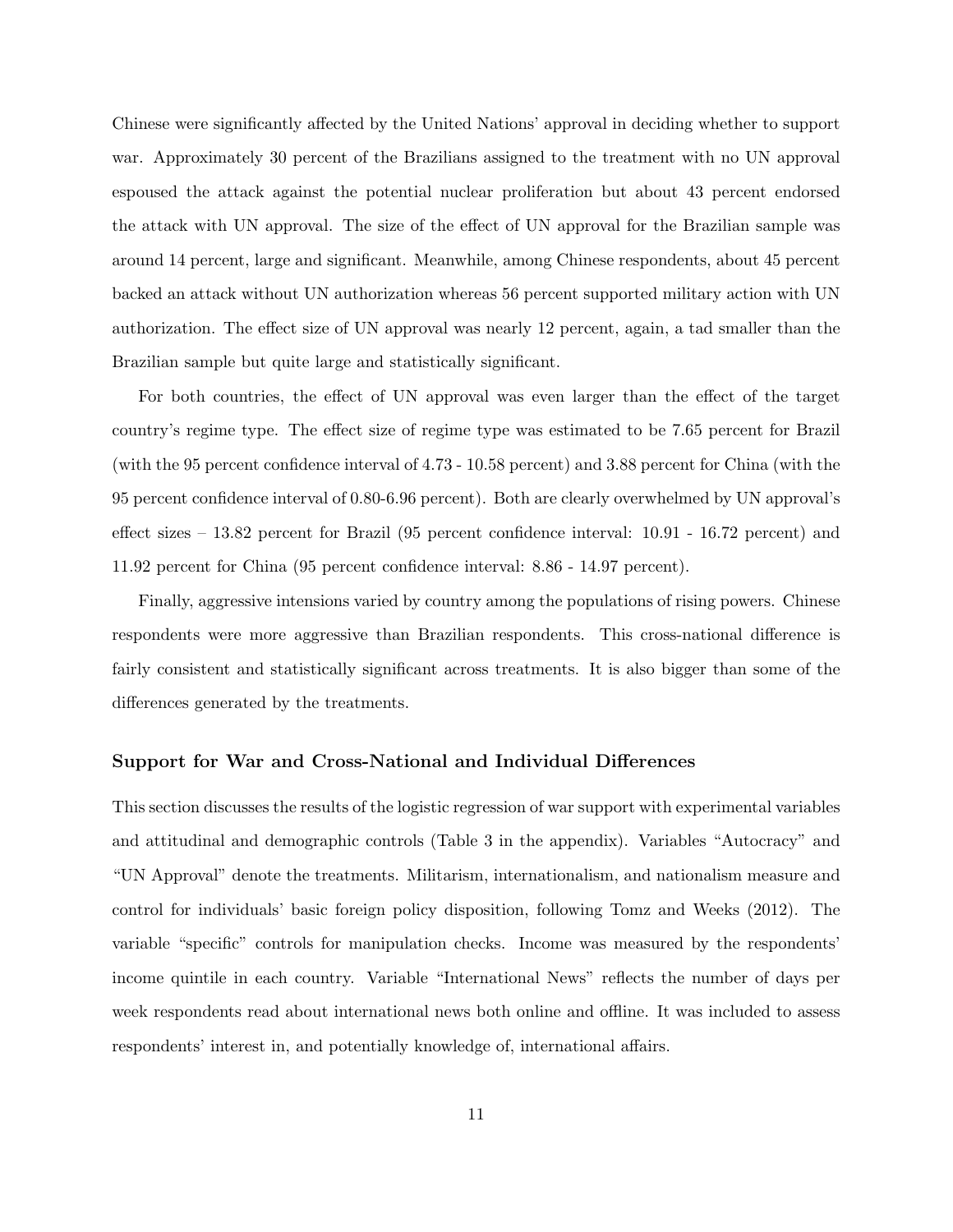In the full model, experimental variables were significant for both countries. It shows that both regime type and IO approval matter in determining public support for war. Regime type may not have been significant for China in other models because of the small effect size. Meanwhile, individuals' levels of militarism, internationalism, and nationalism had a significant effect on their likelihood of supporting war for both countries, albeit in different directions. A strongly militaristic or internationalist individual is likely to back military action in comparison to a less militaristic or internationalist individual. However, a Brazilian and a Chinese with strong pride in his own country are both less likely, not more likely, to support war. Those who thought of specific cases were more likely to aggressive, which may explain the relatively smaller effect sizes in studies with hypothetical situations than studies with real cases.

Many variables, in particular those on demographics, were significant for Brazil but not for China. For Brazil, age, gender, education, income, and interest news were all significant at the 0.05 level; older, female, better-educated Brazilians were more likely to oppose war; and Brazilians with higher income and stronger interest in international news are more likely to support war.

Based on the logistic regression model aforementioned, we show an"average" respondent's predicted probability of endorsing military action in each country in Figure 1, calculated by the Stata package Clarify (Tomz, Wittenberg, and King 2003). An average respondent is one who is likely to be representative of the characteristics of our samples in Brazil and China, respectively. For Brazil, it is a female with some college education, annual household income in the 4th quintile, and some religion. For China, it would be a male with a college degree, income in the 4th quintile, and no religion. Each respondent's militarism, internationalism, nationalism, interest in international affairs, age, and religiosity were held constant at means of his or her own country.

The story remains the same. Regime type and IO endorsement affect both individuals' attitudes toward the possible use of force. The predicted probabilities for both Brazilian and Chinese respondents indicate their unwillingness to fight a democracy. Given UN approval, the predicted probability of the Brazilian representative to support a military attack against a non-democratic nuclear proliferator is 0.44 and a democratic proliferator is 0.38. The likelihood further decreases to 0.29 when the target is an autocracy and there is no UN authorization and even more so to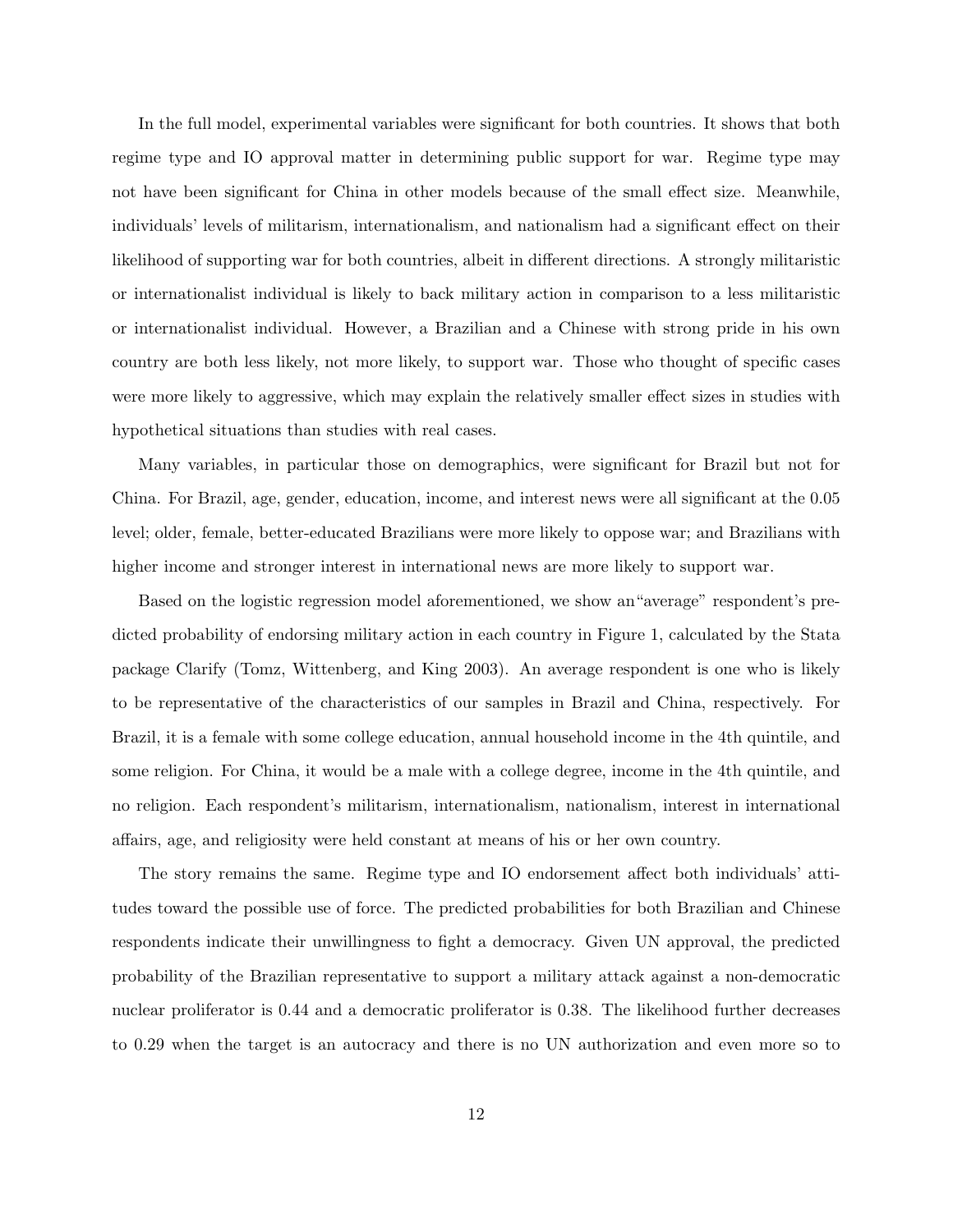

Figure 1: A Representative Individual's Predicted Probability of Supporting Attacks

0.22 when the target is a democracy under the equivalent condition. The effects of regime type and UN approval also exist for the Chinese representative although they are less drastic. The predicted probability that he backs military action sanctioned by the UN is nearly 0.60 against a non-democratic target and 0.53 against a democratic target. Assuming there is no blessing by the UN, the likelihood of him supporting the attack is 0.45 if the target regime were non-democratic and 0.40 if it were democratic. The mean difference in predicted probabilities between support for war against a democracy and against an autocracy was 0.07 for the Brazilian representative. The difference was 0.06 for the Chinese representative.

The predicted probabilities of the two citizens again indicate the effect of the United Nations'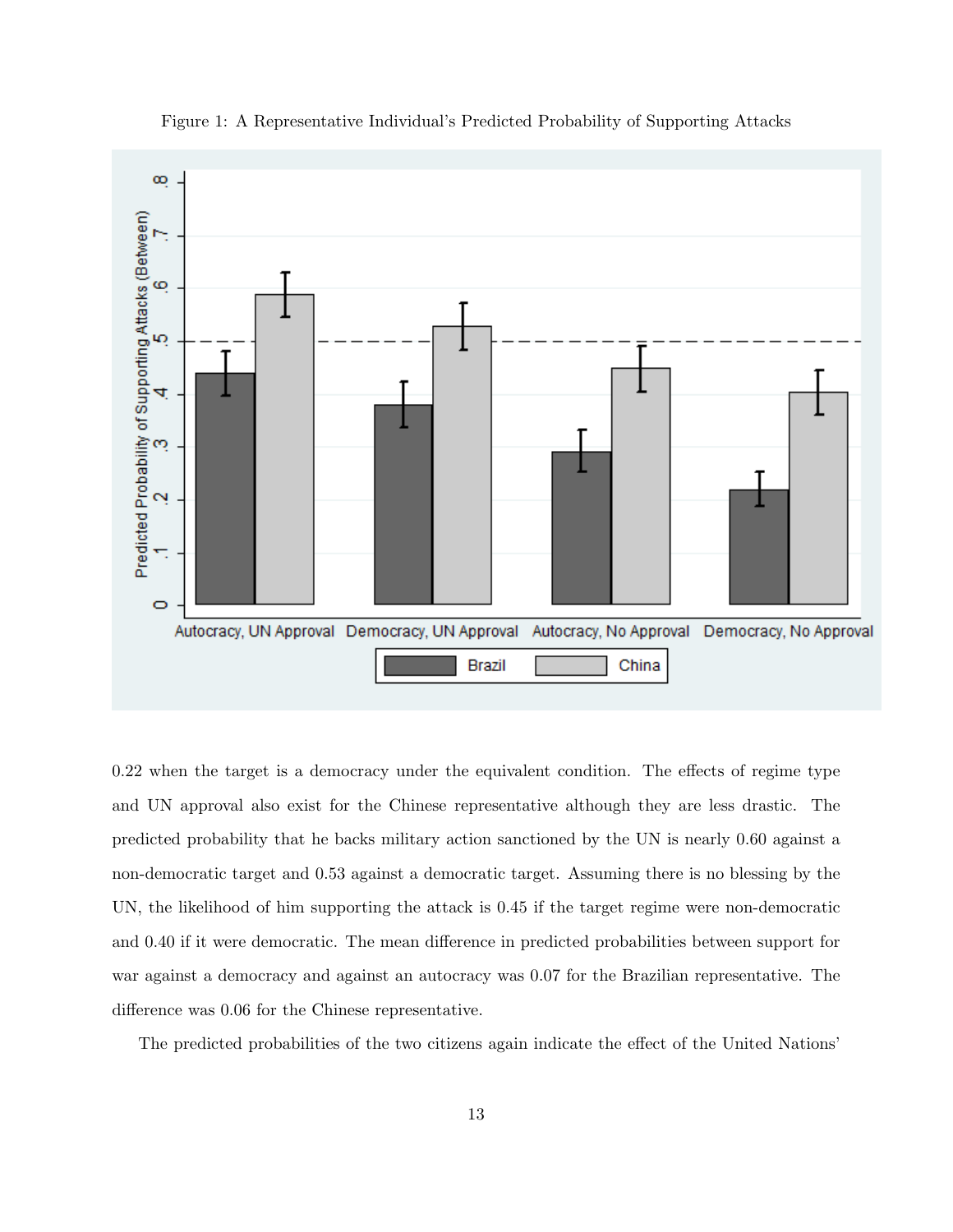approval on war support. Both the Brazilian representative and the Chinese representative were influenced by the United Nations' approval in their support for war. The difference in predicted probabilities between support for war approved by the UN and war without explicit approval of the UN was 0.16 for the Brazilian representative and 0.13 for the Chinese representative. Again, the effect of UN approval seems to be larger that the effect of regime type.

The Chinese representative also was more likely to support the attack than his Brazilian counterpart, regardless of the treatment. Again, this may imply the Chinese public's willingness to resort to military force in international affairs.

## Conclusion

In this paper, we extend survey experiments beyond the confines of the United States to emerging powers, one democratic, and one authoritarian. We also generalize our treatments, making them entirely hypothetical and removing any potential stake in the outcomes that subjects may have from their local context. Our results are striking. Evidence of a pro-democracy inclination is significant and present in both China and Brazil. The treatment effect for China is smaller than that in Brazil - which may reflect sampling differences or random error - or may reflect a weaker, though still significant pro-democracy effect in authoritarian countries.

Even more significant than regime type, however, is international approval. UN approval had a significant effect in both countries that was larger than the impact of democracy by 50% or more. Again, these effects were larger for Brazil than China, suggesting stronger commitments to international organizations and international law in democratic regimes than in authoritarian regimes.

We see this project as the first step in what could be come a large-multicountry study - either adding a survey experiment to existing survey vehicles, like the regional Barometro surveys, or other multicountry studies, or by expanding the internet component to include other cases. We anticipate that the findings from this proposed study will advance the literature in several important ways. First, it will empirically test democratic peace theory, foundational to the study of public opinion and international relations. Second, it will examine the impact of international institutions and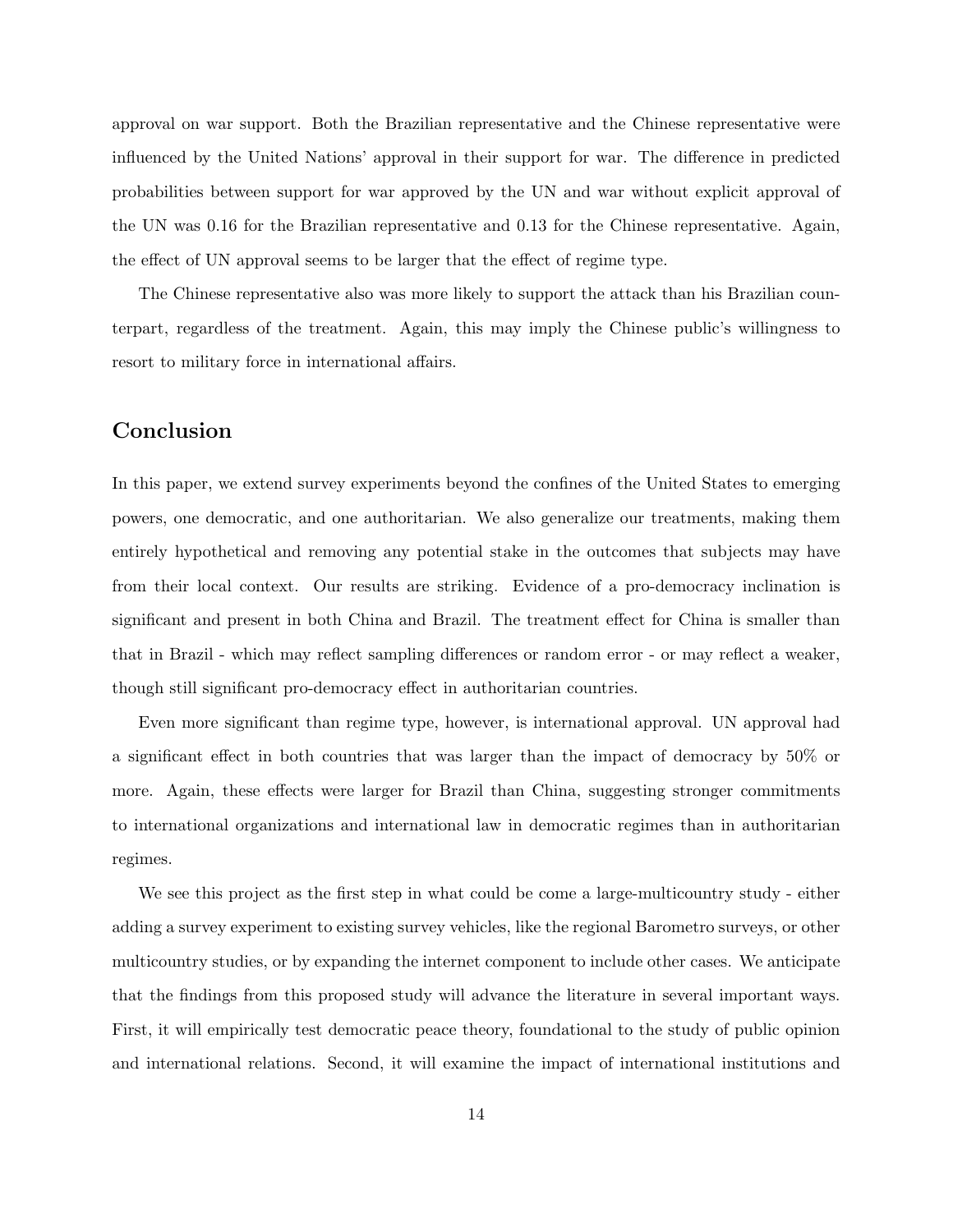norms in shaping public opinion. Overall, the proposed study permits us to explore fundamental questions about war and peace which have implications for national and international security.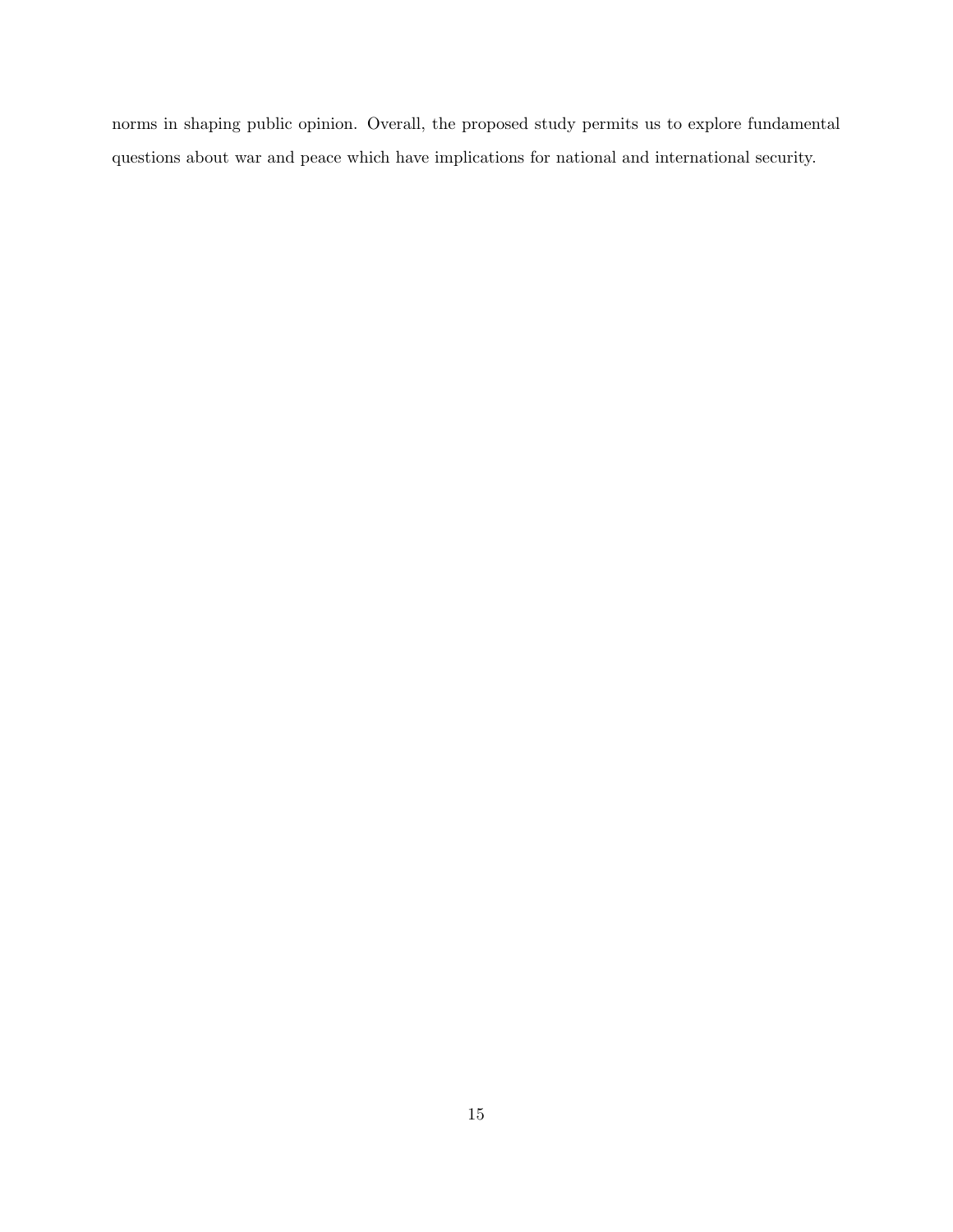# References

Babst, Dean V. 1964. "Elective Governments: A Force for Peace." The Wisconsin Sociologist 2:9–14.

- Babst, Dean V. 1972. "A Force for Peace." Industrial Research 14(April):55–58.
- Beck, Neal, Jonathan Katz and Richard Tucker. 1998. "Taking Time Seriously: Time-series–Cross-section Analysis with a Binary Dependent Variable." American Journal of Political Science 42(4):1260–1288.
- Benoit, Kenneth. 1996. "Democracies Really are More Pacific (in General)." Journal of Conflict Resolution  $40(4):636-657.$
- Berinsky, Adam J., Kai Quek and Michael W. Sances. 2012. "Using Mechanical Turk As a Subject Pool in Developing Countries." Paper prepared for the Midwest Political Science Association Annual Conference. Chicago .
- Boehmer, Charles, Erik Gartzke and Timothy W. Nordstrom. 2004. "Do Intergovernmental Organizations Promote Peace?" World Politics 57(1):1–38.
- Bremer, Stuart. 1992. "Dangerous Dyads: Conditions Affecting the Likelihood of Interstate War." Journal of Conflict Resolution 36(2):309–341.
- Bremer, Stuart. 1993. "Democracy and Militarized Interstate Conflict, 1816–1965." International Interactions 18(3):231–249.
- Bueno de Mesquita, Bruce, Alastair Smith, Randolph M. Siverson and James D. Morrow. 2003. The Logic of Political Survival. Cambridge, MA: MIT Press.
- Bueno de Mesquita, Bruce, Alastair Smith, Randolph M. Siverson and James D. Morrow. 2004. "Testing Novel Implications from the Selectorate Theory of War." World Politics 56(3):363–388.
- Bueno de Mesquita, Bruce and David Lalman. 1992. War and Reason: Domestic and International Imperatives. New Haven: Yale University Press.
- Bueno de Mesquita, Bruce, James D. Morrow, Randolph M. Siverson and Alastair Smith. 1999. "An Institutional Explanation for the Democratic Peace." American Political Science Review 93(4):791–807.
- Cederman, Lars-Erik. 2001a. "Back to Kant: Reinterpreting the Democratic Peace as a Macrohistorical Learning Process." American Political Science Review 95(1):15–32.
- Cederman, Lars-Erik. 2001b. "Modeling the Democratic Peace as a Kantian Selection Process." Journal of Conflict Resolution 45(4):470–502.
- Cederman, Lars-Erik and Mohan Penubarti Rao. 2001. "Exploring the Dynamics of the Democratic Peace." Journal of Conflict Resolution 45(6):818–833.
- Chan, Steve. 1984. "Mirror, Mirror on the Wall ... are the Freer Countries More Pacific?" Journal of Conflict Resolution 28(4):617–648.
- Chapman, Terrence L. 2011. Security Approval: Domestic Politics and Multilateral Authorization for War. Chicago, IL: University of Chicago Press.
- Chapman, Terrence L. and Scott Wolford. 2010. "International Organizations, Strategy, and Crisis Bargaining." Journal of Politics 72(1):227–242.
- Claude, Innis. 1966. "Collective Legitimization as a Political Function of the United Nations." International Organization 20(3):367–379.
- Deutsch, Karl W. 1978. The Analysis of International Relations. Englewood Cliffs, NJ: Prentice-Hall.
- Dixon, William J. 1993. "Democracy and the Management of International Conflict." Journal of Conflict Resolution 37(1):42–68.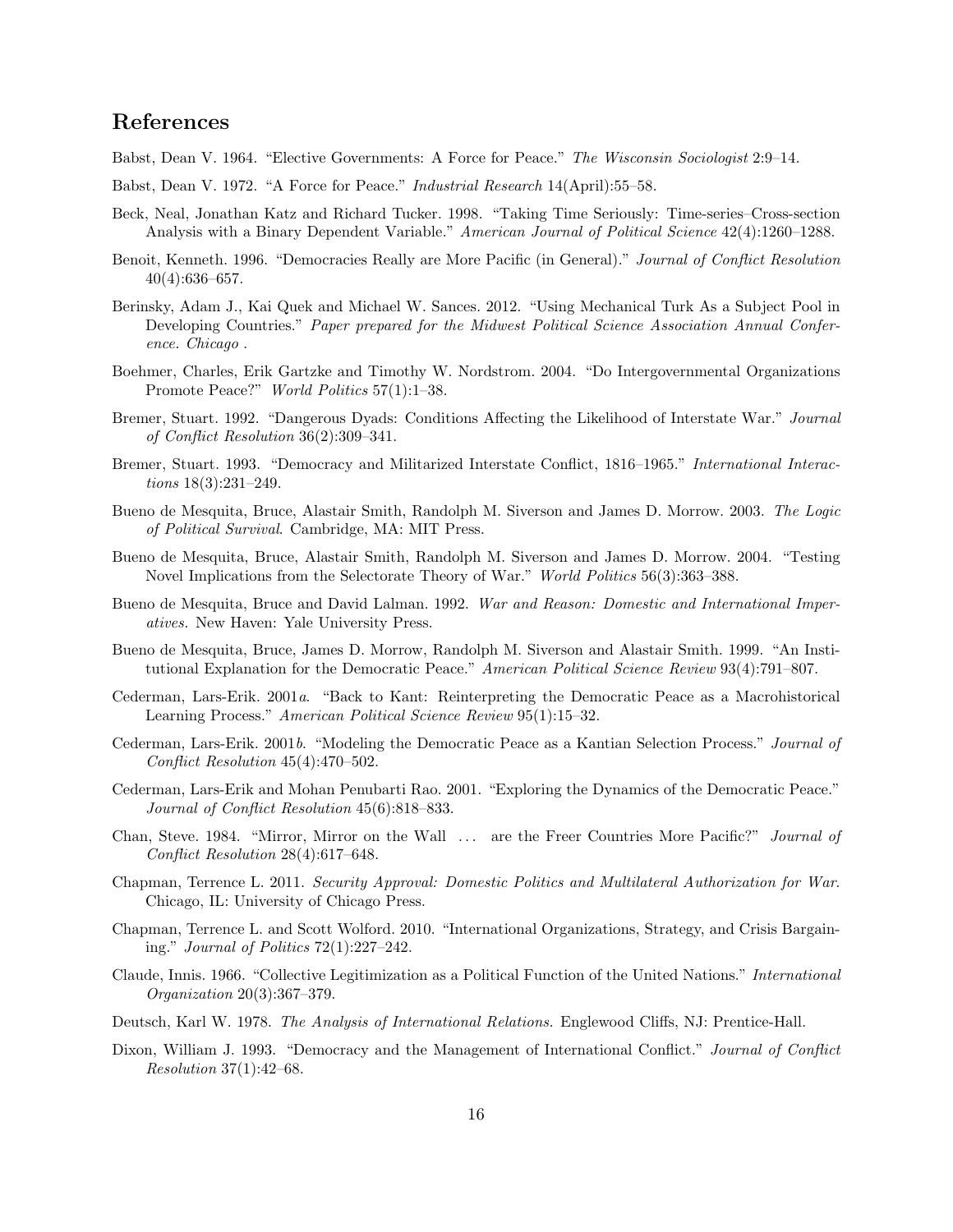- Dixon, William J. 1994. "Democracy and the Peaceful Settlement of International Conflict." American Political Science Review 88(2):14–32.
- Doyle, Michael. 1983a. "Kant, Liberal Legacies, and Foreign Affairs, Part I." Philosophy and Public Affairs 12(3):205–235.
- Doyle, Michael. 1983b. "Kant, Liberal Legacies, and Foreign Affairs, Part II." Philosophy and Public Affairs 12(4):323–353.
- Doyle, Michael. 1997. Ways of War and Peace: Realism, Liberalism, and Socialism. New York: Norton.
- Ember, Carol, Melvin Ember and Bruce Russett. 1992. "Peace Between Participatory Polities: A Cross-Cultural Test of the 'Democracies Rarely Fight Each Other' Hypothesis." World Politics 44(4):573–599.
- Enterline, Andrew. 1998. "Norms, Time, and the Democratic Peace, 1816–92." Presented at the Annual Meetings of the Midwest Political Science Association, Chicago, IL.
- Fang, Songying. 2008. "The Informational Role of International Institutions and Domestic Politics." American Journal of Political Science 52(2):304–321.
- Farber, Henry S. and Joanne Gowa. 1995. "Polities and Peace." International Security 20(2):123–146.
- Farber, Henry S. and Joanne Gowa. 1997. "Common Interests or Common Polities?: Reinterpreting the Democratic Peace." Journal of Politics 59(2):393–417.
- Fearon, James D. 1994. "Domestic Political Audiences and the Escalation of International Disputes." American Political Science Review 88(3):577–592.
- Finnemore, Martha. 2003. The Purpose of Intervention: Changing Beliefs about the Use of Force. Ithaca, NY: Cornell University Press.
- Flynn, Gregory and Henry Farrell. 1999. "Piecing Together the Democratic Peace: The CSCE, Norms, and the "Construction" of Security in Post-Cold War Europe." *International Organization* 53(3):505–535.
- Gartzke, Erik. 1998. "Kant We All Just Get Along?: Motive, Opportunity, and the Origins of the Democratic Peace." American Journal of Political Science 42(1):1–27.
- Gartzke, Erik. 2000. "Preferences and the Democratic Peace." International Studies Quarterly 44(2):191–210.
- Gates, Scott, Torbjorn L. Knutsen and Jonathan W. Moses. 1996. "Democracy and Peace: A more Skeptical View." Journal of Peace Research 33(1):1–10.
- Gleditsch, Nils Petter and Håvard Hegre. 1997. "Peace and Democracy: Three Levels of Analysis." Journal of Conflict Resolution 41(2):283–310.
- Gowa, Joanne. 1994. Allies, Adversaries, and International Trade. Princeton: Princeton University Press.
- Gowa, Joanne. 1995. "Democratic States and International Disputes." International Organization 49(3):511– 522.
- Gowa, Joanne. 1999. Ballots and Bullets: The Elusive Democratic Peace. Princeton: Princeton University Press.
- Grieco, Joseph M., Christopher Gelpi, Jason Reifler and Peter D. Feaver. 2011. "Let's Get a Second Opinion: International Institutions and American Public Support for War." International Studies Quarterly 55(2):563–583.
- Hegre, Håvard. 2000. "Development and the Liberal Peace: What Does it Take to Be a Trading State." Journal of Peace Research 37(1):5–30.
- Henderson, Errol A. 1998. "The Democratic Peace Through the Lens of Culture, 1920–1989." International Studies Quarterly 42(3):461–484.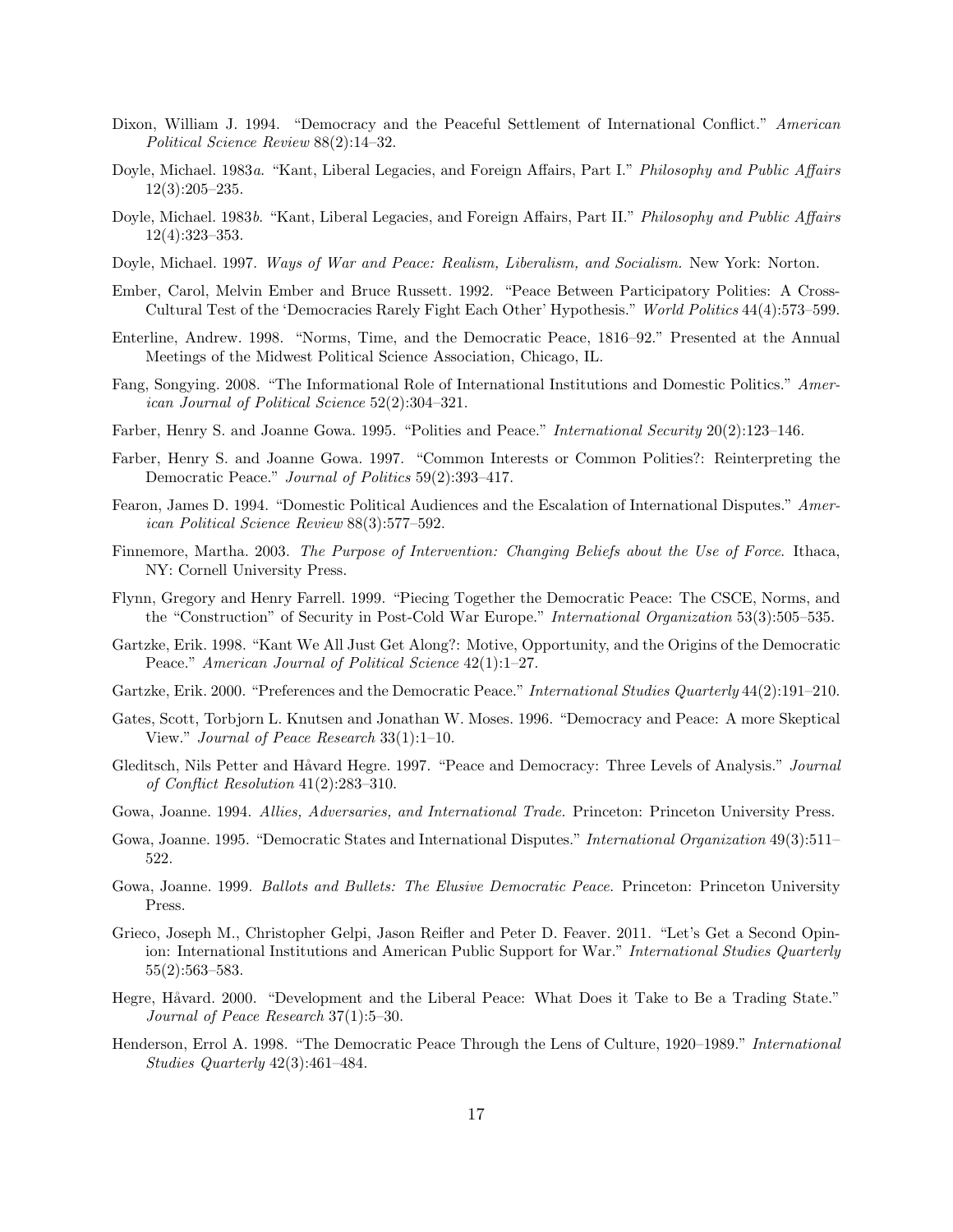Henderson, Errol A. 2002. Democracy and War: The End of an Illusion. Boulder, CO: Lynne Rienner.

- Hermann, Margaret G. and Charles W. Kegley. 1995. "Rethinking Democracy and International Peace: Perspectives from Political Psychology." International Studies Quarterly 39(4):511–533.
- Hermann, Margaret G. and Charles W. Kegley. 1996. "Ballots, a Barrier Against the Use of Bullets and Bombs: Democratization and Military Intervention." Journal of Conflict Resolution 40(3):436–459.
- Hewitt, J. Joseph and Jonathan Wilkenfeld. 1996. "Democracies in International Crisis." International Interactions 22(2):123–142.
- Hurd, Ian. 2007. After Anarchy: Legitimacy and Power in the United Nations Security Council. Princeton, NJ: Princeton University Press.
- Huth, Paul K. and Todd L. Allee. 2002. "Domestic Political Accountability and the Escalation and Settlement of International Disputes." Journal of Conflict Resolution 46(6):754–790.
- Huth, Paul K. and Todd L. Allee. 2003. The Democratic Peace and Territorial Conflict in the Twentieth Century. Cambridge: Cambridge University Press.
- Ikeda, Maki and Atsushi Tago. 2013. "Many Flags Versus Multilateral Diplomacy: A Survey Experiment." Typescript. University of Tokyo and Kobe University.
- Kacowicz, Arie M. 1995. "Explaining Zones of Peace: Democracies as Satisfied Powers?" Journal of Peace Research 32(3):265–276.
- Kant, Immanuel. 1957[1795]. Perpetual Peace. New York: Liberal Arts Press.
- Kroenig, Matthew. 2013. "Nuclear Superiority and the Balance of Resolve: Explaining Nuclear Crisis Outcomes." International Organization Forthcoming:xxx–xxx.
- Layne, Christopher. 1994. "Kant or Cant: The Myth of Democratic Peace." International Security 19(2):5– 49.
- Lemke, Douglas and William Reed. 1996. "Regime Type and Status Quo Evaluations." International Interactions 22(2):143–164.
- Levy, Jack S. 1988. "Domestic Politics and War." Journal of Interdisciplinary History 18(4):653–673.
- Lipson, Charles. 2005. Reliable Partners: How Democracies Have Made a Separate Peace. Princeton, NJ: Princeton University Press.
- Maoz, Zeev and Bruce Russett. 1992. "Alliances, Contiguity, Distance, Wealth, and Political Stability: Is the Lack of Conflict Among Democracies a Statistical Artifact?" International Interactions 17(3):245–268.
- Maoz, Zeev and Bruce Russett. 1993. "Normative and Structural Causes of the Democratic Peace, 1946- 1986." American Political Science Review 87(3):624–638.
- Maoz, Zeev and Nasrin Abdoladi. 1989. "Regime Types and International Conflict, 1816–1976." Journal of Conflict Resolution 33(1):3–35.
- Mintz, Alex and Nehemia Geva. 1993. "Why Don't Democracies Fight Each Other?: An Experimental Study." Journal of Conflict Resolution 37(3):484–503.
- Mitchell, Ronald B. 1998. "Sources of Transparency: Information Systems in International Regimes." International Studies Quarterly 42(1):109–130.
- Mousseau, Michael. 2000. "Market Prosperity, Democratic Consolidation, and Democratic Peace." Journal of Conflict Resolution 44(4):472–507.
- Mousseau, Michael, Håvard Hegre and John R. Oneal. 2003. "How The Wealth of Nations Conditions the Liberal Peace." European Journal of International Relations 9(2):277–314.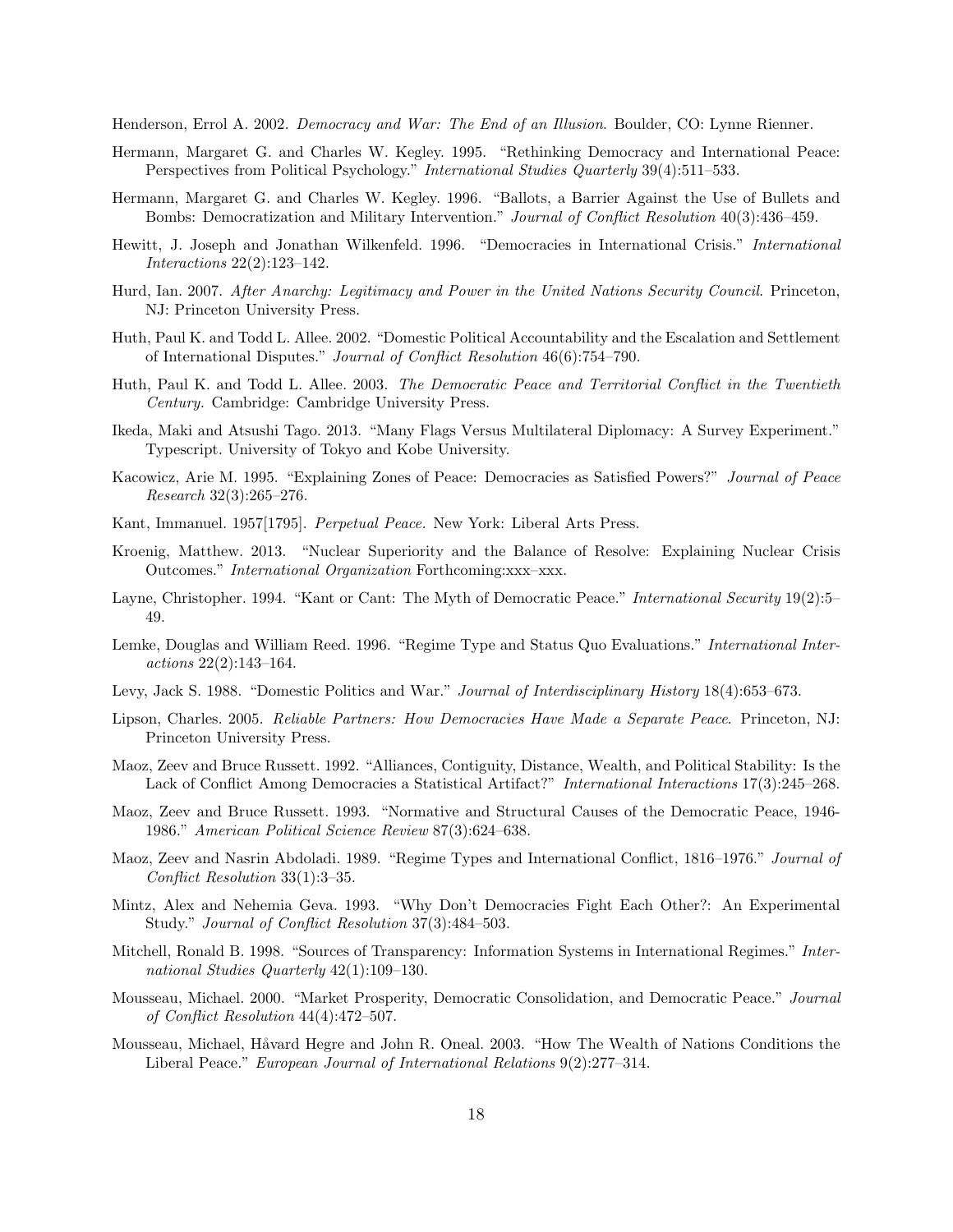Mueller, John. 1989. Retreat from Doomsday: The Obsolescence of Major War. New York: Basic Books.

- Oneal, John R. and Bruce Russett. 1997. "The Classical Liberals Were Right: Democracy, Interdependence, and Conflict, 1950-1985." International Studies Quarterly 41(2):267–293.
- Oneal, John R. and Bruce Russett. 1999a. "Assessing the Liberal Peace with Alternative Specifications: Trade Still Reduces Conflict." Journal of Peace Research 36(4):423–442.
- Oneal, John R. and Bruce Russett. 1999b. "The Kantian Peace: The Pacific Benefits of Democracy, Interdependence, and International Organizations." World Politics 52(1):1–37.
- Oneal, John R., Bruce Russett and Michael L. Berbaum. 2003. "Causes of Peace: Democracy, Interdependence, and International Organizations." International Studies Quarterly 47(3):371–393.
- Oneal, John R., Frances H. Oneal, Zeev Maoz and Bruce Russett. 1996. "The Liberal Peace: Interdependence, Democracy, and International Conflict, 1950-1985." Journal of Peace Research 33(1):11–28.
- Oren, Ido. 1995. "The Subjectivity of the 'Democratic' Peace: Changing US Perceptions of Imperial Germany." *International Security* 20(2):147–184.
- Owen, John M. 1994. "How Liberalism Produces Democratic Peace." International Security 19(2):87–125.
- Owen, John M. 1997. Liberal Peace, Liberal War. Ithaca, NY: Cornell University Press.
- Ray, James Lee. 1995. Democracy and International Conflict: An Evaluation of the Democratic Peace Proposition. Columbia, SC: University of South Carolina Press.
- Ray, James Lee. 2001. "Integrating Levels of Analysis in World Politics." Journal of Theoretical Politics 13(4):355–388.
- Risse-Kappen, Thomas. 1995. "Democratic Peace—Warlike Democracies?: A Social-Constructivist Interpretation of the Liberal Argument." European Journal of International Relations 1(4):491–518.
- Risse-Kappen, Thomas. 1997. Cooperation Among Democracies: The European Influence on U.S. Foreign Policy. Princeton, NJ: Princeton University Press.
- Rosato, Sebastian. 2003. "The Flawed Logic of Democratic Peace Theory." American Political Science Review 97(4):585–602.
- Rousseau, David L., Christopher Gelpi, Dan Reiter and Paul K. Huth. 1996. "Assessing the Dyadic Nature of the Democratic Peace, 1918–1988." American Political Science Review 90(3):512–533.
- Rummel, Rudolph J. 1979. Understanding Conflict and War. Vol. 4, War, Power, Peace Beverly Hills, CA.: Sage.
- Rummel, Rudolph J. 1983. "Libertarianism and International Violence." Journal of Conflict Resolution  $27(1):27-71.$
- Rummel, Rudolph J. 1985. "Libertarian Propositions on Violence Within and Between Nations: A Test Against Published Research Results." Journal of Conflict Resolution 29(3):419–455.
- Rummel, Rudolph J. 1996. Power Kills: Democracy as a Method of Nonviolence. New Brunswick, NJ: Transaction.
- Russett, Bruce. 1993. Grasping the Democratic Peace: Principles for a Post-Cold War World. Princeton, NJ: Princeton University Press.
- Russett, Bruce and John R. Oneal. 2001. Triangulating Peace: Democracy, Interdependence, and International Organizations. New York: Norton.
- Russett, Bruce, John R. Oneal and David Davis. 1998. "The Third Leg of the Kantian Tripod for Peace: International Organizations and Militarized Disputes, 1950–1985." International Organization 52(3):441-467.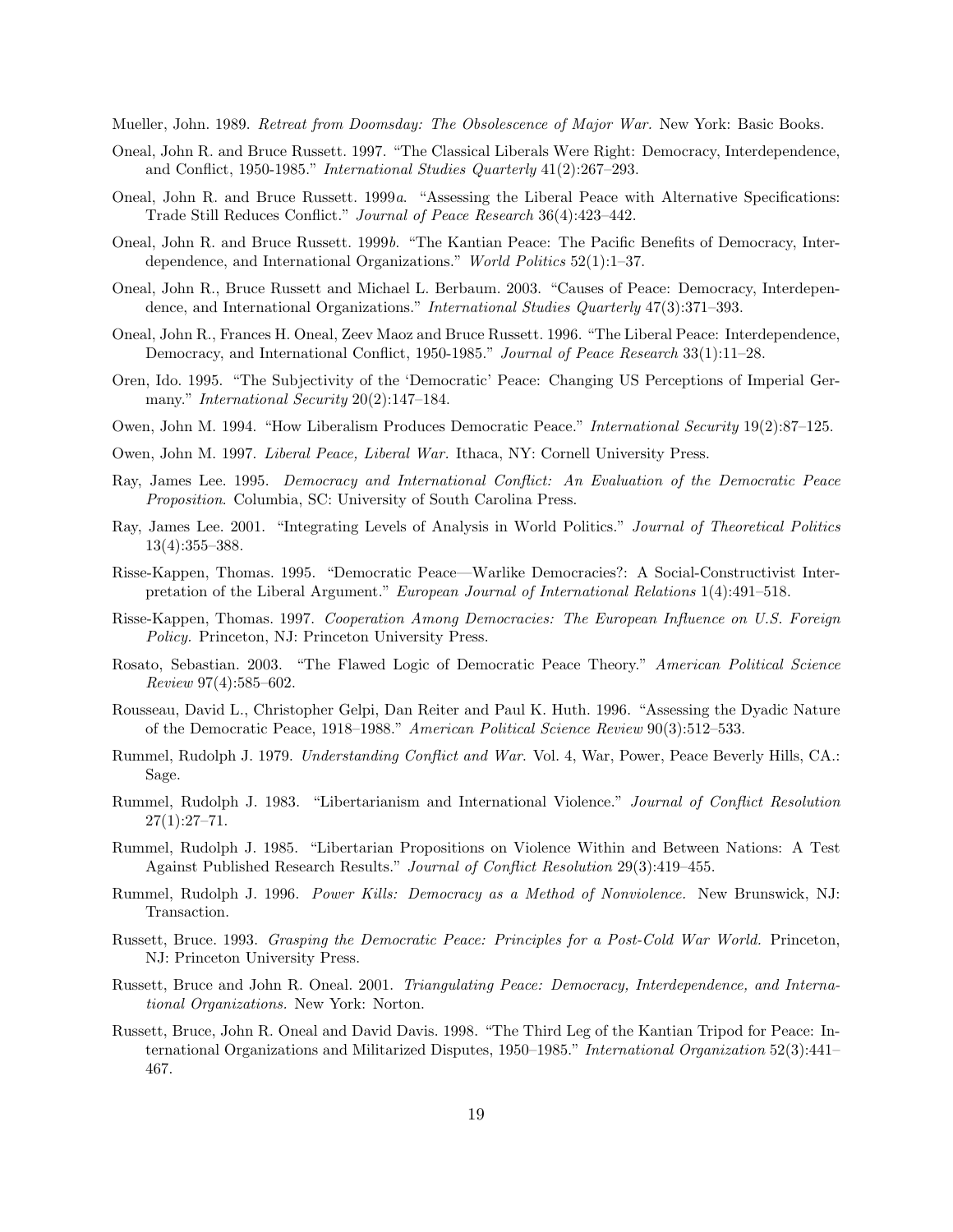- Sagan, Scott D. and Kenneth N. Waltz. 2012. The Spread of Nuclear Weapons: An Enduring Debate. 3rd ed. New York: W.W. Norton.
- Schultz, Kenneth A. 1998. "Domestic Opposition and Signaling in International Crises." American Political Science Review 94(4):829–844.
- Schultz, Kenneth A. 1999. "Do Domestic Institutions Constrain or Inform?: Contrasting Two Institutional Perspectives on Democracy and War." International Organization 53(2):233–266.
- Sechser, Todd S. and Matthew Fuhrmann. 2013. "Crisis Bargaining and Nuclear Blackmail." *International* Organization 67(1):173–195.
- Senese, Paul. 1997. "Between Dispute and War: The Effect of Joint Democracy on Interstate Conflict Escalation." Journal of Politics 59(1):1–27.
- Small, Melvin. 1996. Democracy and Diplomacy: The Impact of Domestic Politics on U.S. Foreign Policy. Baltimore, MD: Johns Hopkins University Press.
- Small, Melvin and J. David Singer. 1976. "The War Proneness of Democratic Regimes, 1816–1965." The Jerusalem Journal of International Relations 1(1):49–69.
- Smith, Alastair. 1998. "International Crises and Domestic Politics." American Political Science Review 92(3):623–638.
- Spiro, David. 1994. "The Insignificance of the Liberal Peace." International Security 19(2):50–86.
- Thompson, Alexander. 2006. "Coercion through IOs: The Security Council and the Logic of Information Transition." International Organization 60(1):1–34.
- Thompson, Alexander. 2009. Channels of Power: The UN Security Council and U.S. Statecraft in Iraq. Ithaca, NY: Cornell University Press.
- Tingley, Dustin and Michael Tomz. 2012. "How does the UN Security Council Influence Public Opinion?" Typescript. Harvard University and Stanford University.
- Tomz, Michael and Jessica Weeks. 2012. "An Experimental Investigation of the Democratic Peace." Typescript. Stanford University.
- Tomz, Michael and Jessica Weeks. 2013. "Human Rights, Democracy, and International Conflict." Typescript. Stanford University and Cornell University.
- van Belle, Douglas. 1997. "Press Freedom and the Democratic Peace." Journal of Peace Research 34(4):405– 414.
- Voeten, Erik. 2001. "Outside Options and the Logic of Security Council Action." American Political Science Review 95(4):845–858.
- Voeten, Erik. 2005. "The Political Origins of the UN Security Council's Ability to Legitimize the Use of Force." International Organization 59(3):527–557.
- Ward, Michael and Kristian Gleditsch. 1998. "Democratizing for Peace." American Political Science Review  $92(1):51-61.$
- Weart, Spencer. 1994. "Peace Among Democratic and Oligarchic Republics." Journal of Peace Research 31(3):299–316.
- Weart, Spencer. 1998. Never at War: Why Democracies Will Not Fight One Another. New Haven: Yale University Press.
- Weede, Erich. 1984. "Democracy and War Involvement." Journal of Conflict Resolution 28(4):649–664.
- Weede, Erich. 1992. "Some Simple Calculations on Democracy and War Involvement." Journal of Peace Research 29(4):377–383.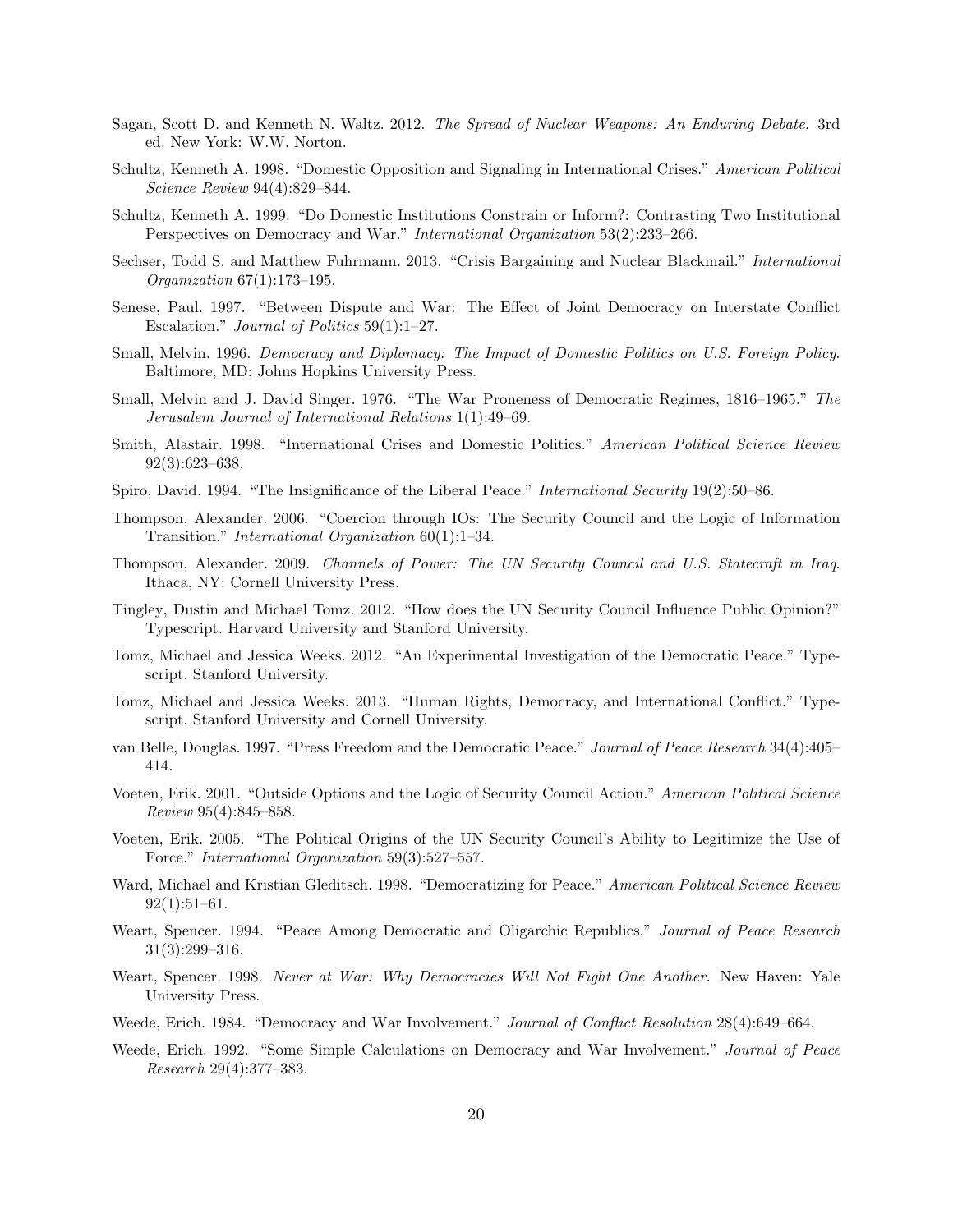Wendt, Alexander. 1999. Social Theory of International Politics. Cambridge: Cambridge University Press. Wright, Quincy. 1942. A Study of War. Chicago, IL: University of Chicago Press.